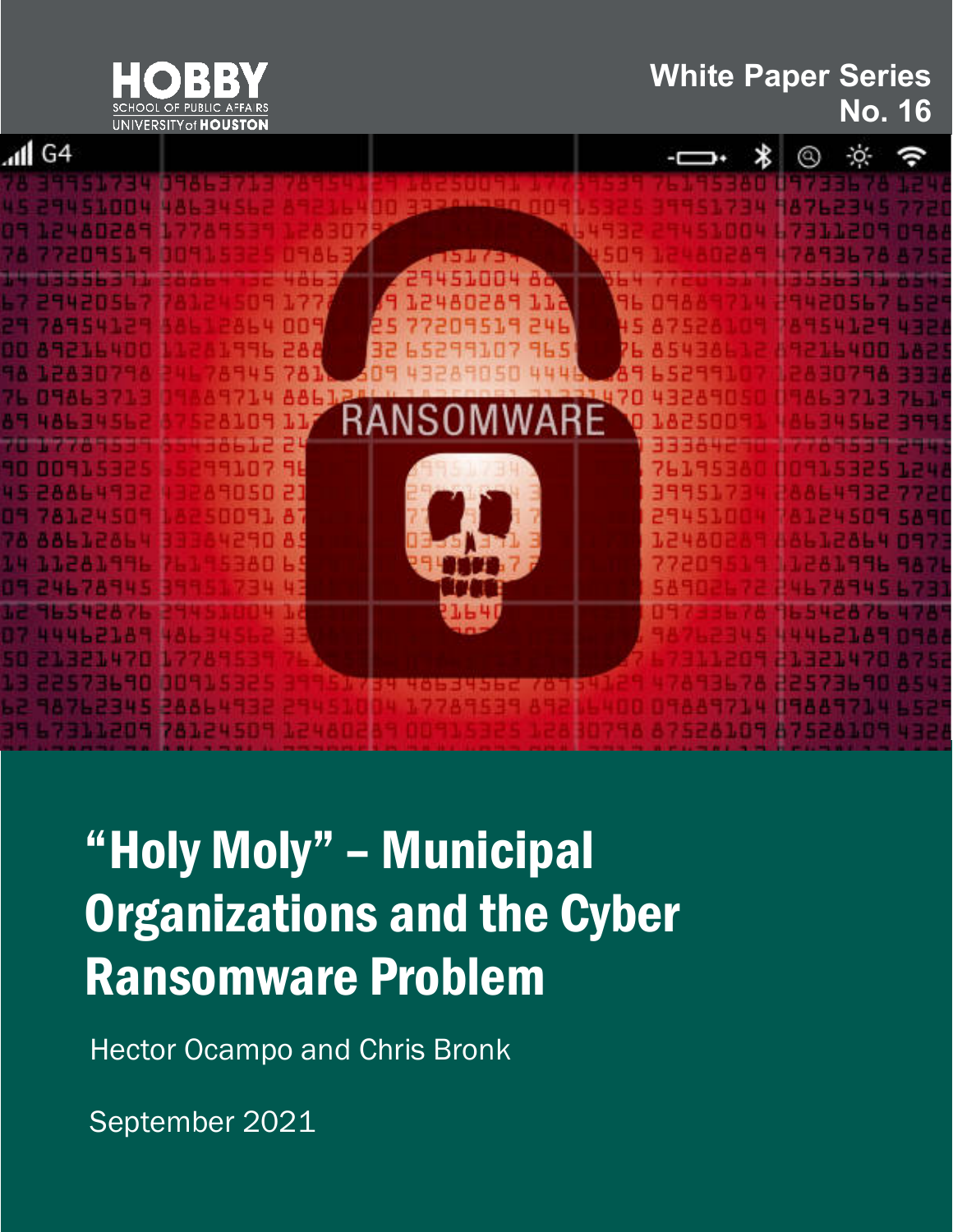# Report: "Holy Moly" – Municipal Organizations and the Cyber Ransomware Problem

## Abstract

Cyberattacks on municipal governments are rising, often bringing significant financial damage and disruption with them. Despite their frequency, municipal governments still struggle to levy defenses against them. Shortcomings in information technology management in municipalities manifest in poor cybersecurity. Of particular interest is the problem of cryptographic ransomware, in which cybercriminal syndicates levy significant ransoms, often paid in cryptocurrencies. This paper chronicles the rise of this form of cyberattack against local government, with particular attention to a case occurring in 2019 across the State of Texas. Observations from interviews undertaken for that case are employed as the basis for a set of recommendations on how local government may adapt to confront the ransomware issue.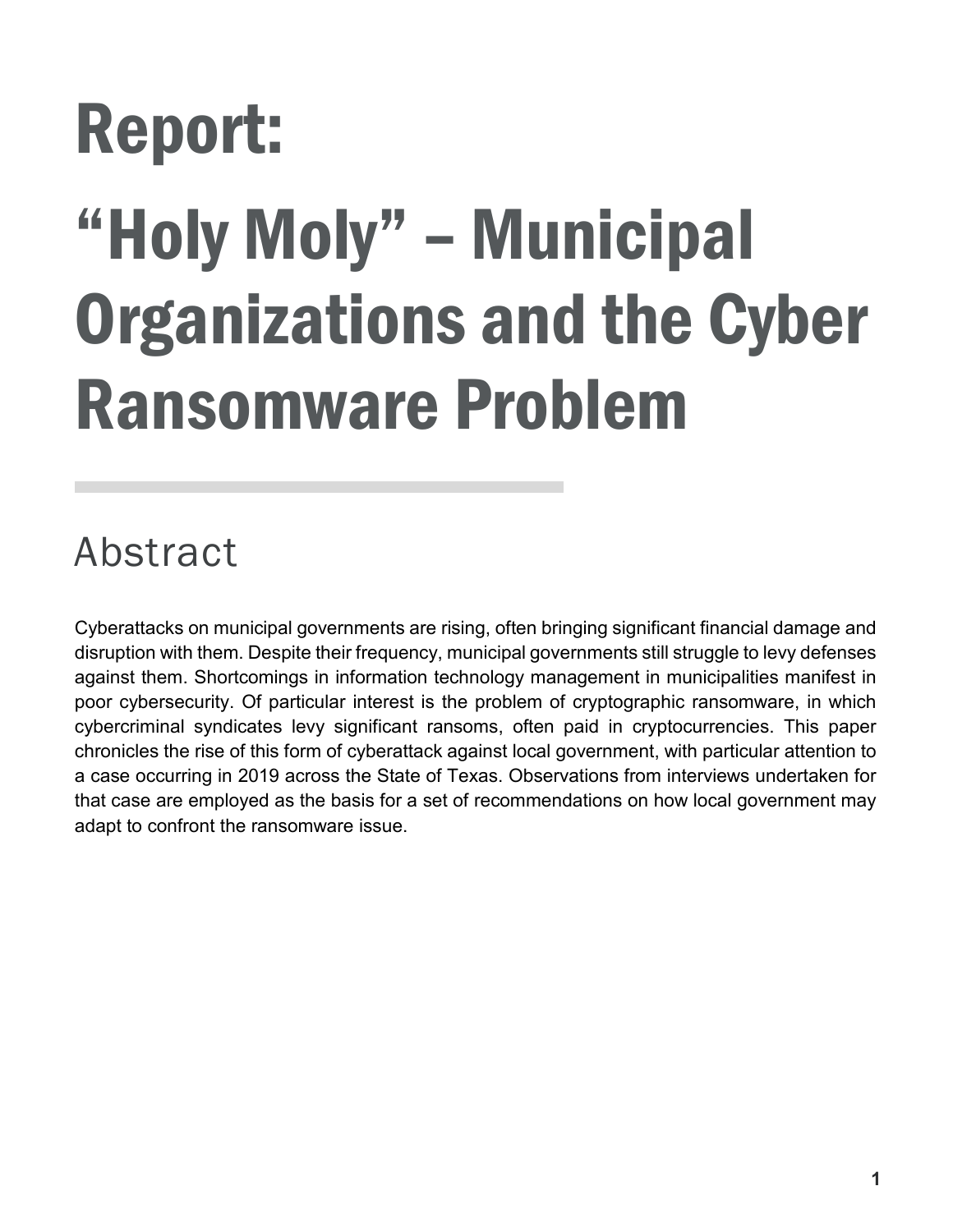#### 1 Introduction

On August 19, 2019, nearly two-dozen municipal organizations across the State of Texas were wracked by a cyberattack which shut down workstations and servers used to conduct the business of government at the local level. Many of the impacted municipalities were poorly equipped to cope with this attack, involving a form of malware (*mal*icious soft*ware*, intentionally designed to cause harm), called ransomware, which encrypted data resources until a substantial ransom was paid.<sup>[1](#page-2-0)</sup> This ransomware incident is instructive to public policy practitioners and scholars as digital government issues advance alongside the rapid pace of technological innovation. Provided here is a chronicle of the 2019 Texas ransomware attack, as well an overview of malicious software (a.k.a *malware*) and other threats to municipal IT resources; the issues faced in constructing resilient e-government at the municipal level, including prior municipal cybersecurity cases; and consideration of policy that may aid local governments in protecting themselves and the communities they serve from cyberattack.

We commence our study with the observation that municipal governments in the United States and beyond represent some of the easiest targets for cybercriminal organizations.<sup>[2](#page-2-1)</sup> "Cyber extortion and disruption incidents are on the rise because many governments have poor security postures."<sup>[3](#page-2-2)</sup> This is largely attributed to a lack of funding. "Municipal governments are often poorly funded and face significant obstacles in competing with employers in industry to hire capable Information Technology (IT) staff."[4](#page-2-3) Additionally, staff typically lack training and experience with cybersecurity issues.<sup>[5](#page-2-4)</sup> Given that municipal governments function autonomously and do not necessarily follow state- or federaldefined cybersecurity policies, IT vulnerabilities often coalesce in municipal governments

<span id="page-2-0"></span>l  $1$  Fernandez, Manny, Mihir Zaveri, and Emily S. Rueb. "Ransomware Attack Hits 22 Texas Towns, Authorities Say." *The New York Times*, August 20, 2019.

<span id="page-2-1"></span><sup>2</sup> Preis, Benjamin, and Lawrence Susskind. "Municipal Cybersecurity: More Work Needs to be Done." *Urban Affairs Review* (2020).

<span id="page-2-2"></span><sup>&</sup>lt;sup>3</sup> Kesan, Jay P., and Linfeng Zhang. "An Empirical Investigation of the Relationship between Local Government Budgets, IT Expenditures and Cyber Losses." *IEEE Transactions on Emerging Topics in Computing* (2019).

<span id="page-2-3"></span><sup>4</sup> Goodyear, Marilu, Holly Goerdel, Shannon Portillo, and Linda Williams. "Cybersecurity management in the states: The emerging role of chief information security officers." *Available at SSRN 2187412* (2010).

<span id="page-2-4"></span><sup>5</sup> McFarland, Christiana, Brenna Rivet, Kyle Funk, Rose Kim, and Spencer Wagner. *State and Local Partnerships for Cybersecurity: A State-by-State Analysis*. National League of Cities, 2020.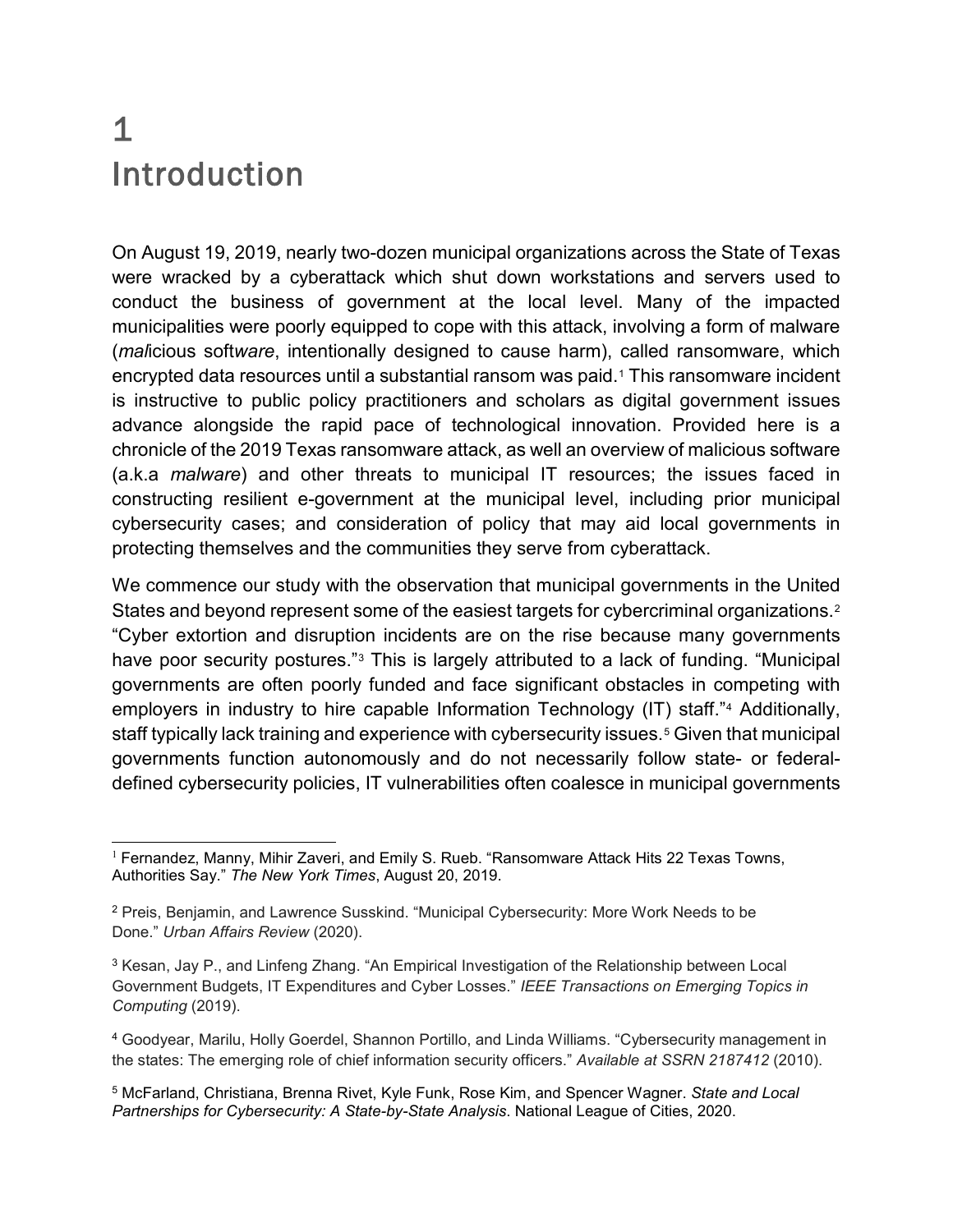that may exploited by individuals or groups in the form of cyberattacks, usually designed to purloin valuable data or exact ransoms to restore normal system operations, or both.

IT professionals in municipalities hold an important and underappreciated role in enabling the services that local governments provide, from collecting parking fees to issuing documents such as birth or death certifications. While municipalities have advanced their capabilities in delivering services via IT, "they [as well as state government] have typically lagged behind the federal government when it comes to setting and implementing security standards, hiring skilled personnel, and partnering with private industry."[6](#page-3-0) U.S. cities and counties have become increasingly frequent targets for cyberattack in the last five years.[7](#page-3-1) These "attacks," which are definitely damaging, but not necessarily in the same ways as an act of terrorism or international conflict, bring with them real costs in downtime, unavailable services, and remediation that ultimately fall upon municipal taxpayers. Mounting an effective set of countermeasures to these events has immediate, tangible impact. The first part of process of mounting an effective defense is to understand the threat.

<span id="page-3-0"></span><sup>&</sup>lt;sup>6</sup> Wolff, Josephine, and William Lehr. "When cyber threats loom, what can state and local governments do?" *Geo. J. Int'l Aff.* 19 (2018): 67.

<span id="page-3-1"></span><sup>7</sup> McFarland, Christiana, Brenna Rivet, Kyle Funk, Rose Kim, and Spencer Wagner. *State and Local Partnerships for Cybersecurity: A State-by-State Analysis*.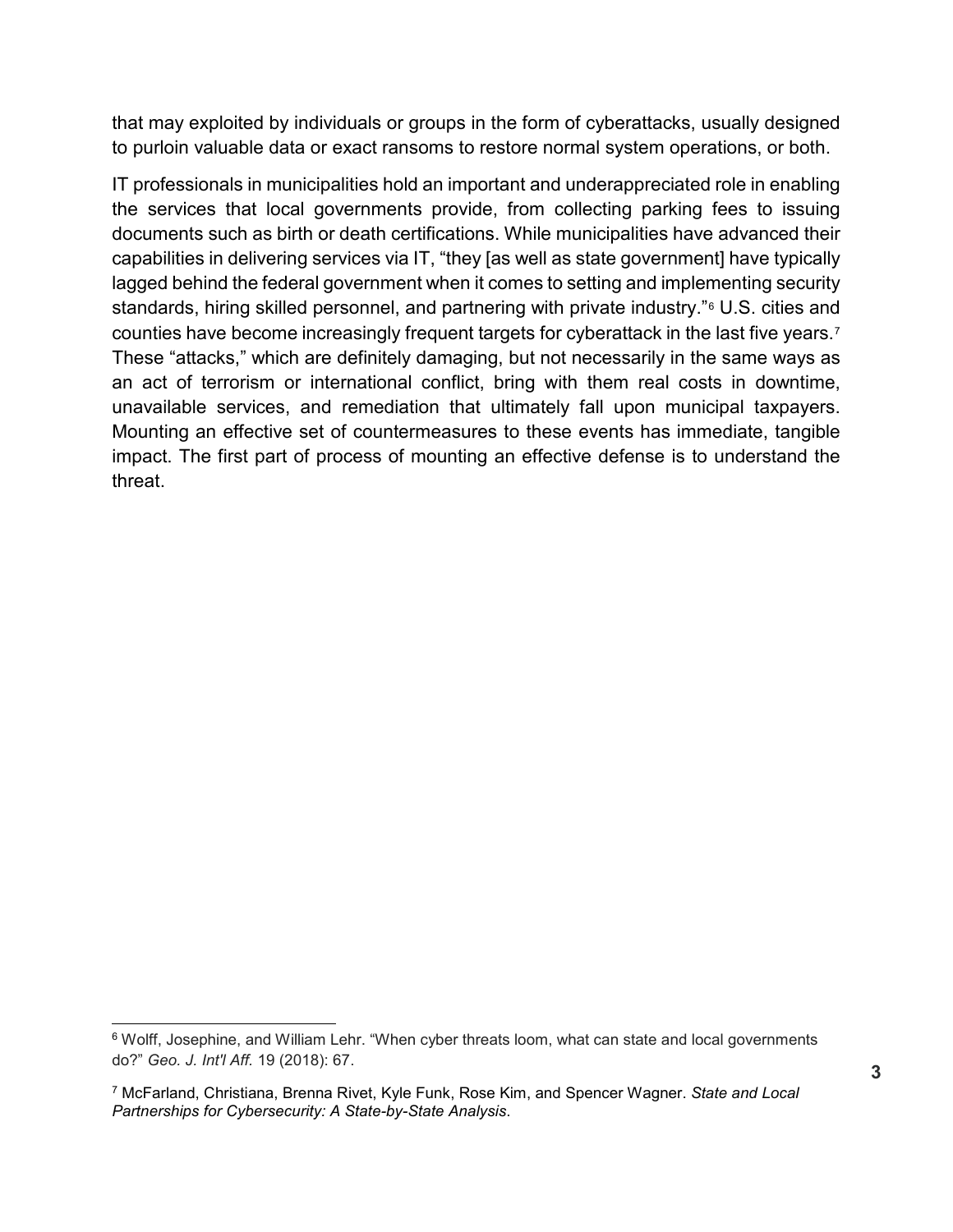#### 2 Contemporary Cyberattacks and Ransomware

Cyberattacks come in myriad varieties, that typically subvert one or more core attribute of security regarding information and computing technologies: the confidentiality; integrity; or availability of information in digital form. It is easy to concoct scenarios for a failure of each of these attributes in a municipal context.<sup>[8](#page-4-0)</sup> Evidence held by police and courts made public through a loss of confidentiality might damage a case or the broader judiciary process. A compromise of integrity in the city or county tax office's database might be detrimental to the community both in the work needed to reconstruct accurate data and the loss of trust with the municipality. Faults in availability are often especially easy to detect, for instance when the website for issuing fishing licenses or construction permits is knocked offline. These systems constitute the "attack surface" of municipal government IT; the targets of cyberattacks.[9](#page-4-1) These systems contain vulnerabilities that may be exploited by malicious actors. These are the computers that are "hacked," and typically they are hacked by criminals, typically residing, and operating outside the United States. Cyberattacks are conducted by people who are often clever, persistent, and adaptive. They are doing what they do for a living. The best of breed are the innovators in attack tool development and modification.<sup>[10](#page-4-2)</sup>

While there are many forms of cybercriminal behavior, ransomware is the most common form of cybercriminal action today. Ransomware is placed within a computer network environment. It then self-propagates to all connected computers.[11](#page-4-3) Once it has gained access to a large portion of the organization's computers, ransomware proceeds to encrypt data, rendering it useless to the organization without a decrypting key. Following system compromise, users are greeted with an on-screen message detailing the dollar

<span id="page-4-0"></span> <sup>8</sup> Sumi, Farhana Haque, Lokesh Dutta, and Farhana Sarker. "A review on cyberattacks and their preventive measures." *International Journal of Cyber Research and Education (IJCRE)* 1, no. 2 (2019): 12-29.

<span id="page-4-1"></span><sup>9</sup> Manadhata, Pratyusa, and Jeannette M. Wing. *Measuring a system's attack surface*. Carnegie-Mellon Univ., School of Computer Science, 2004.

<span id="page-4-2"></span><sup>10</sup> Wall, David. *Cybercrime: The transformation of crime in the information age*. Vol. 4. Polity, 2007.

<span id="page-4-3"></span><sup>11</sup> O'Gorman, Gavin, and Geoff McDonald. *Ransomware: A growing menace*. Symantec Corporation, 2012.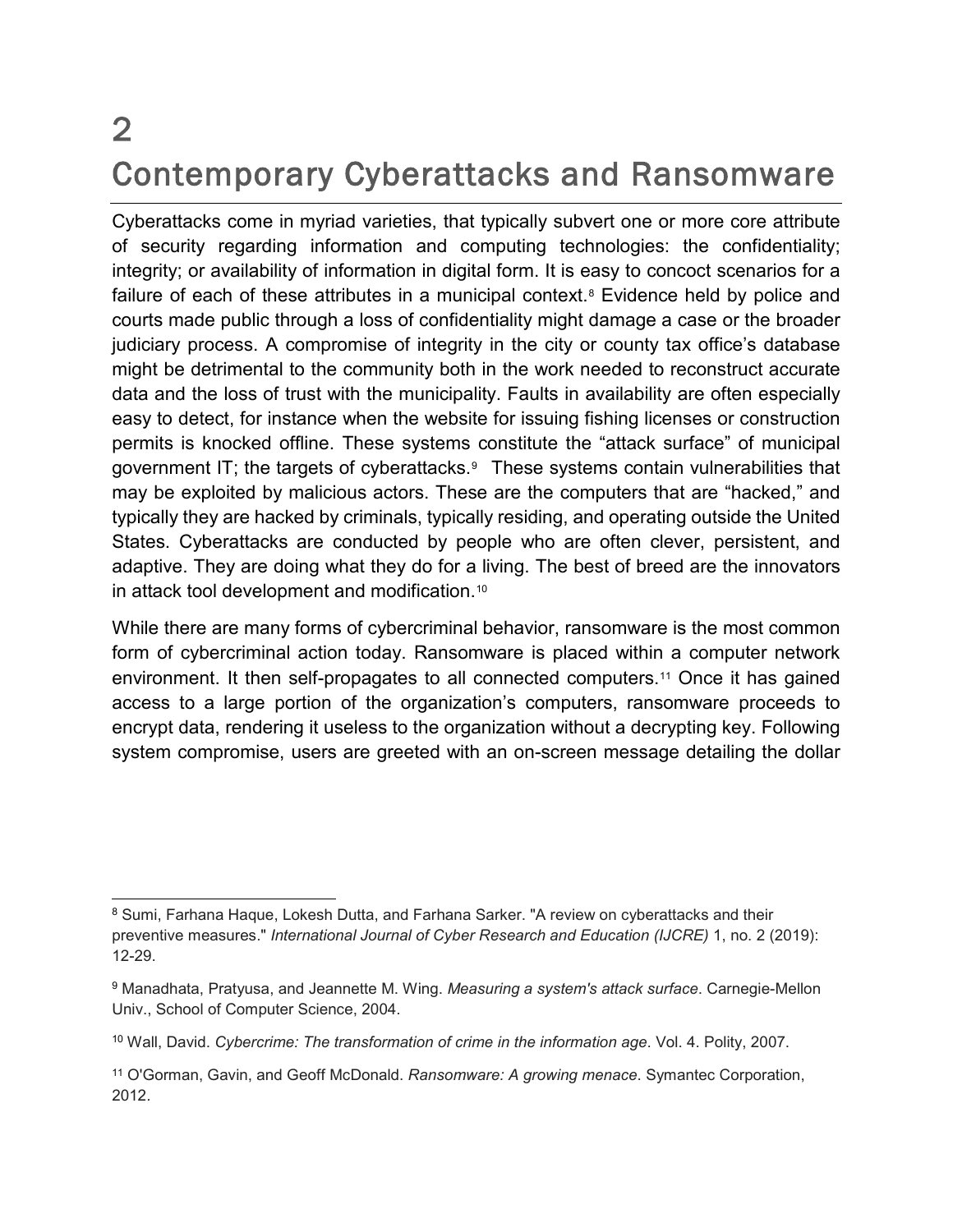amount of regaining their data through provision of a key for unlocking the data.<sup>[12](#page-5-0)</sup> The number of organizations impacted by ransomware is large and growing.[13](#page-5-1)

Much like other organizations, municipal government offices and agencies end up becoming ransomware targets because they are relatively low risk, high reward targets with valuable information. For hackers operating outside the United States and the world's major Western democracies, there is little risk in attacking them.[14](#page-5-2) What makes them lucrative targets is that they hold data including personally identifiable information (PII) and financial data, which can be sold easily to other criminals and used to open credit card accounts or commit other acts of fraud.[15](#page-5-3) Ransomware syndicates now typically steal large quantities of data as well as encrypting systems of the targeted organization. Payment of the ransom is supposed to yield deletion of the stolen data and decryption of the encrypted workstations, servers, and other computing devices.

The chain of events involved that compose the anatomy of a cyberattack is well-studied.<sup>[16](#page-5-4)</sup> Typically, attackers compromise an individual system or application, allowing them to create a foothold on the targeted network. This point of compromise is the attacker's vantage point for collecting intelligence regarding the compromised network. Such activities include: port scanning, system identification and observation, network traffic monitoring, and vulnerability scanning, and others. The information discovered in this process is then employed to tailor attacks designed to steal data, disrupt systems, or elicit ransoms.

Once systems are compromised, the most important action for the defender is to be alerted of that state, an area in which much automation and machine learning techniques have been applied.[17](#page-5-5) Response time information is invaluable as it can help an attacker formulate a well-formed attack. For example, the water plant far from city hall could be

<span id="page-5-0"></span> <sup>12</sup> Kharraz, Amin, William Robertson, Davide Balzarotti, Leyla Bilge, and Engin Kirda. "Cutting the gordian knot: A look under the hood of ransomware attacks." In *International Conference on Detection of Intrusions and Malware, and Vulnerability Assessment*, pp. 3-24. Springer, Cham, 2015.

<span id="page-5-1"></span><sup>13</sup> Adamov, Alexander, and Anders Carlsson. "The state of ransomware. Trends and mitigation techniques." In *2017 IEEE East-West Design & Test Symposium (EWDTS)*, pp. 1-8. IEEE, 2017.

<span id="page-5-2"></span><sup>&</sup>lt;sup>14</sup> Dean, Alec T. "The Growth of Ransomware and its Impact on City Governments." Capstone Project, Utica College, 2019.

<span id="page-5-3"></span><sup>15</sup> van de Weijer, Steve GA, Rutger Leukfeldt, and Wim Bernasco. "Determinants of reporting cybercrime: A comparison between identity theft, consumer fraud, and hacking." *European Journal of Criminology* 16, no. 4 (2019): 486-508.

<span id="page-5-4"></span><sup>16</sup> Yadav, Tarun, and Arvind Mallari Rao. "Technical aspects of cyber kill chain." In *International Symposium on Security in Computing and Communication*, pp. 438-452. Springer, Cham, 2015.

<span id="page-5-5"></span><sup>17</sup> Rhoades, Doug. "Machine actionable indicators of compromise." In *2014 International Carnahan Conference on Security Technology (ICCST)*, pp. 1-5. IEEE, 2014.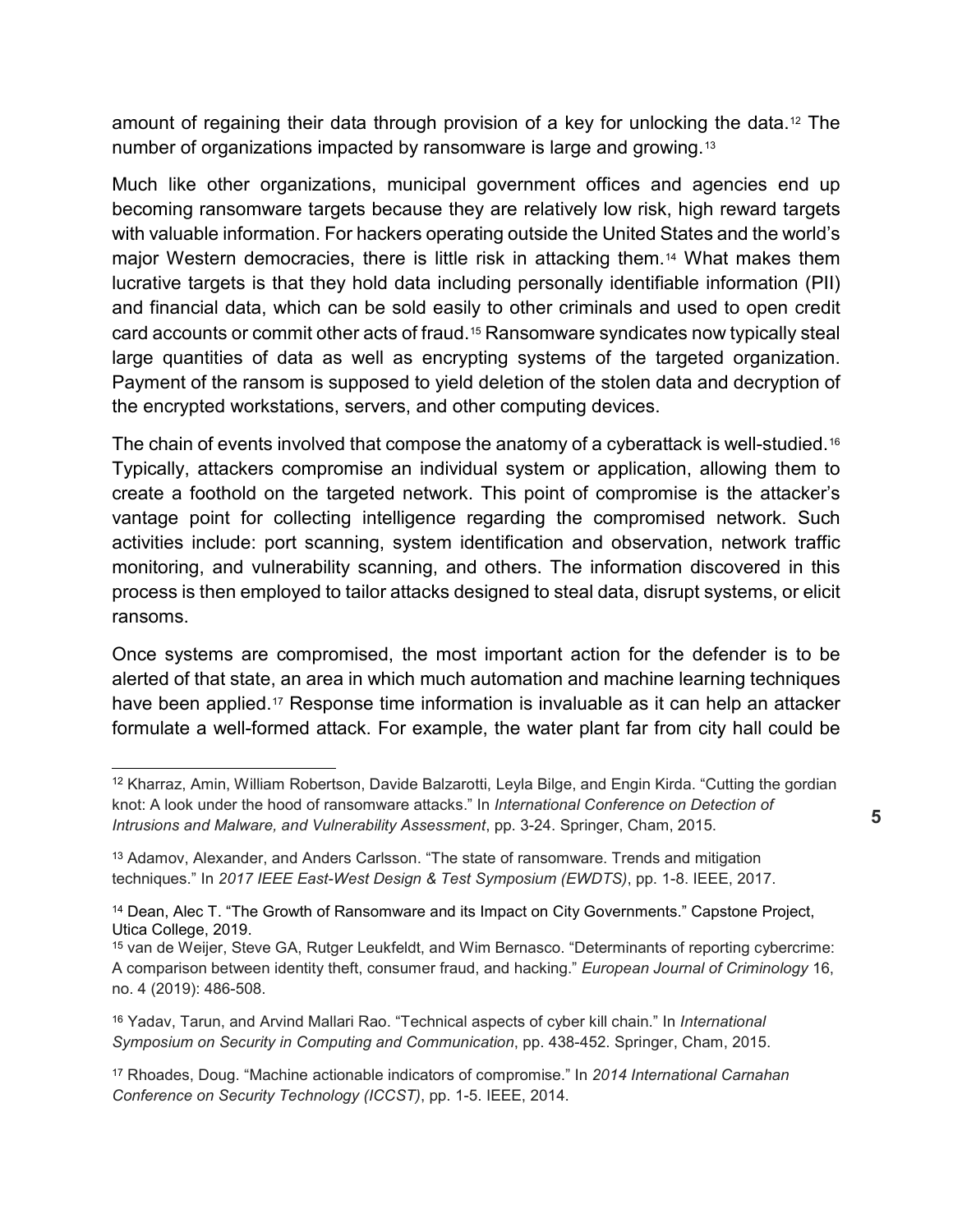manipulated by cyber means and used as a decoy while the attacker focuses on other city infrastructure.[18](#page-6-0) And while the criminal activity against a single municipality may seem mundane, it is quite possible that the activity could be leveraged by foreign nation states.<sup>[19](#page-6-1)</sup> Disruption of one, small municipality is a minor nuisance. Disruption of dozens of them, simultaneously is another matter.

That is exactly why the 2019 Texas Ransomware case described below is interesting, as well as worrisome. While we know that the ransomware problem has grown exponentially in both public and private organizations, seeing one ransomware attack reach across a state with a population roughly equal to Venezuela's is troubling.<sup>[20](#page-6-2)</sup> Then there is the impact of ransomware on each affected entity. Ransomware attacks have caused multiple, large municipal governments' operations to slow to a crawl, including in Atlanta, Georgia and Baltimore, Maryland, two large cities. Ransomware often forces government offices to *revert to "analog" pen and paper recording*.[21](#page-6-3) It also forces a hard decision for municipal government: Do they pay the ransom or do try their best to restore function without doing so? Paying a ransom is not always a guarantee of decryption and may invite future ransom attacks.[22](#page-6-4) Also, unlike large corporations or federal agencies, the resources available for cybersecurity programs in municipal governments are often far more limited. Building back from complete data loss may cost many times the ransom. As local government has widely adopted digital technologies to undertake its work, the vulnerability of those systems is worrisome. To better understand our concern, we must visit the underpinnings of e-government, or how IT helps government do business.

<span id="page-6-0"></span> <sup>18</sup> Interview with municipal IT employee, February 12, 2021.

<span id="page-6-1"></span><sup>19</sup> William Hatcher, Wesley Meares, and John Heslen.

<span id="page-6-2"></span><sup>20</sup> Sultan, H., Khalique, A., Alam, S. I., & Tanweer, S. (2018). A Survey on Ransomware: Evolution, Growth, and Impact. *International Journal of Advanced Research in Computer Science*, 9(2).

<span id="page-6-3"></span> $21$  J. Comey, (2013). Confirmation Hearing of James Comey.

<span id="page-6-4"></span><sup>&</sup>lt;sup>22</sup> Simoiu, Camelia, Joseph Bonneau, Christopher Gates, and Sharad Goel. "I was told to buy a software or lose my computer. I ignored it:' A study of ransomware." In *Fifteenth Symposium on Usable Privacy and Security*. 2019.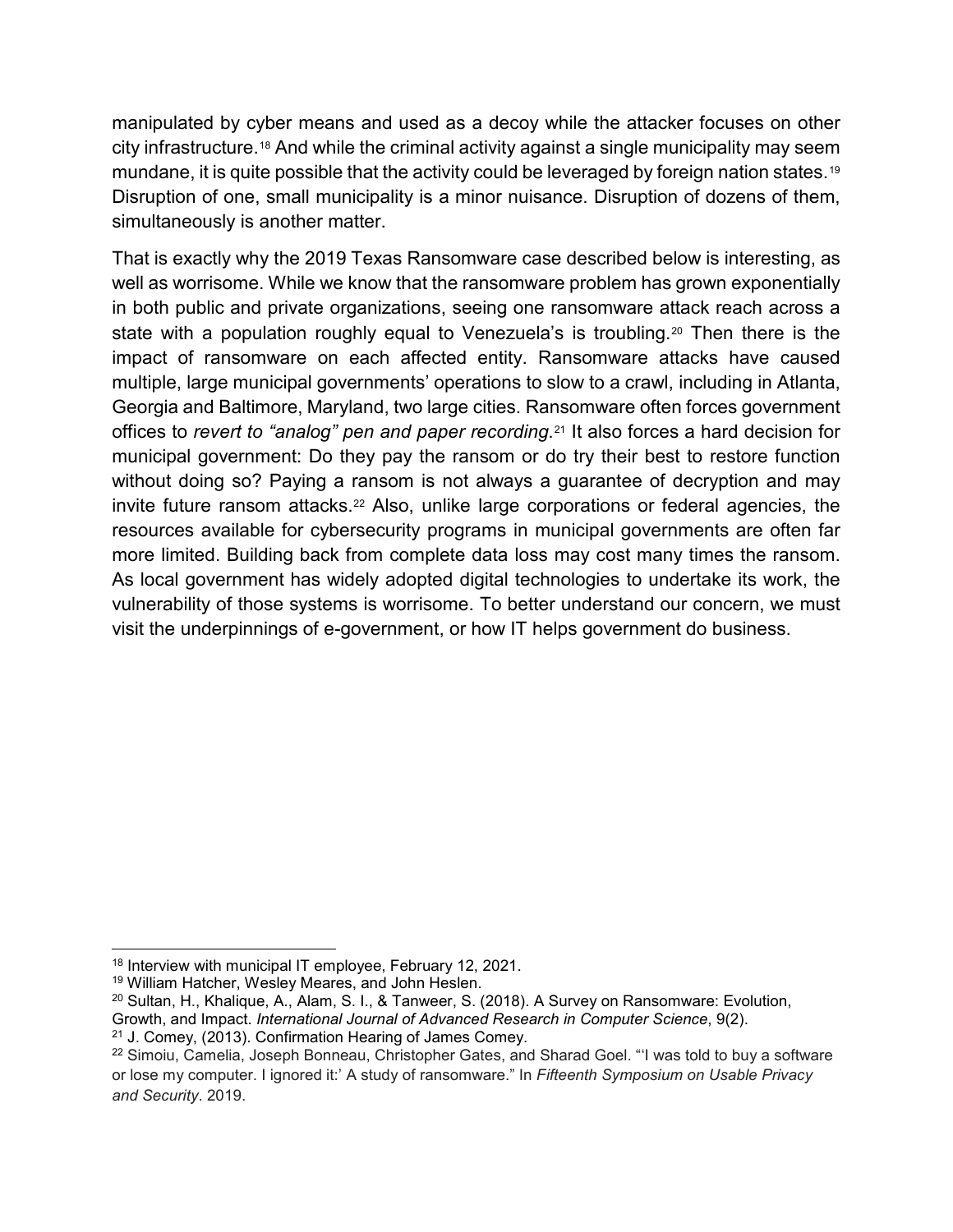#### 3 E-Government and Municipal Cybersecurity

E-government refers to the computerization of government activities and transactions.<sup>[23](#page-7-0)</sup> Applying for a driver's license, paying taxes, or requesting a birth certificate are all increasingly undertaken via Internet-connected computer resources. It is incredibly cost effective to incorporate Internet operations into municipal activity rather than employ paper records and face-to-face interactions.[24](#page-7-1) Municipal activities once conducted in person or by moving printed documents now fit into one of three cyber-service models. These are: Government to Government (G2G) communications, across multiple levels of government, Government to Citizen (G2C) interactions between a residents and government, and Government to Business (G2B) exchanges between corporations and government entities.[25](#page-7-2) Exchange of information with government has become more frictionless than ever before. While convenient, this new model also brings the weaknesses of reliance upon IT systems.

The Internet was originally designed for scholars and computer engineers seeking to communicate with each other. It served a community that held a high degree of trust for its membership. The Internet is now shared by billions and facilitates an ever-increasing set of government functions. Traditional mechanisms for certifying identity in government offices have been replaced by weak forms of authentication easily subverted by malicious parties.[26](#page-7-3)The data aggregated in these transactions is valuable to criminal enterprise and is often stolen by cyber means. Over half of the cyberattacks experienced by municipal governments are data breaches. These breaches can easily be converted to widescale identity theft and fraud.<sup>[27](#page-7-4)</sup>

Deployment of e-government is further complicated by its public nature. Communication that occurs within a police department and a city's water plant may contain large amounts of sensitive information, while the communication between the parks and recreation department may contain very little.[28](#page-7-5) In the United States e-government efforts are

<span id="page-7-0"></span><sup>&</sup>lt;sup>23</sup> J. P. Kesan and L. Zhang, "An Empirical Investigation of the Relationship between Local Government Budgets, IT Expenditures and Cyber Losses," in IEEE Transactions on Emerging Topics in Computing, 2019.

<span id="page-7-1"></span><sup>&</sup>lt;sup>24</sup> Ciborra, Claudio U. "Interpreting e-government and development: Efficiency, transparency or governance at a distance?." In *Bricolage, Care and Information*, pp. 90-110. Palgrave Macmillan, 2009.

<span id="page-7-2"></span><sup>&</sup>lt;sup>25</sup> Conklin, A and G. B. White, "e-Government and Cyber Security: The Role of Cyber Security Exercises", Proceedings of the 39th Hawaii International Conference on System Sciences (HICSS'06), Kauai, HI, USA, 2006.

<span id="page-7-3"></span><sup>26</sup> Conklin and White, "e-Government and Cyber-Security."

<span id="page-7-4"></span><sup>27</sup> Norris, D.F., L. Mateczun, A. Joshi, and T. Finin. "Cyberattacks at the Grass Roots: American Local Governments and the Need for High Levels of Cybersecurity," Public Admin Rev, 79: 7.

<span id="page-7-5"></span><sup>&</sup>lt;sup>28</sup> Conklin and White, "e-Government and Cyber-Security."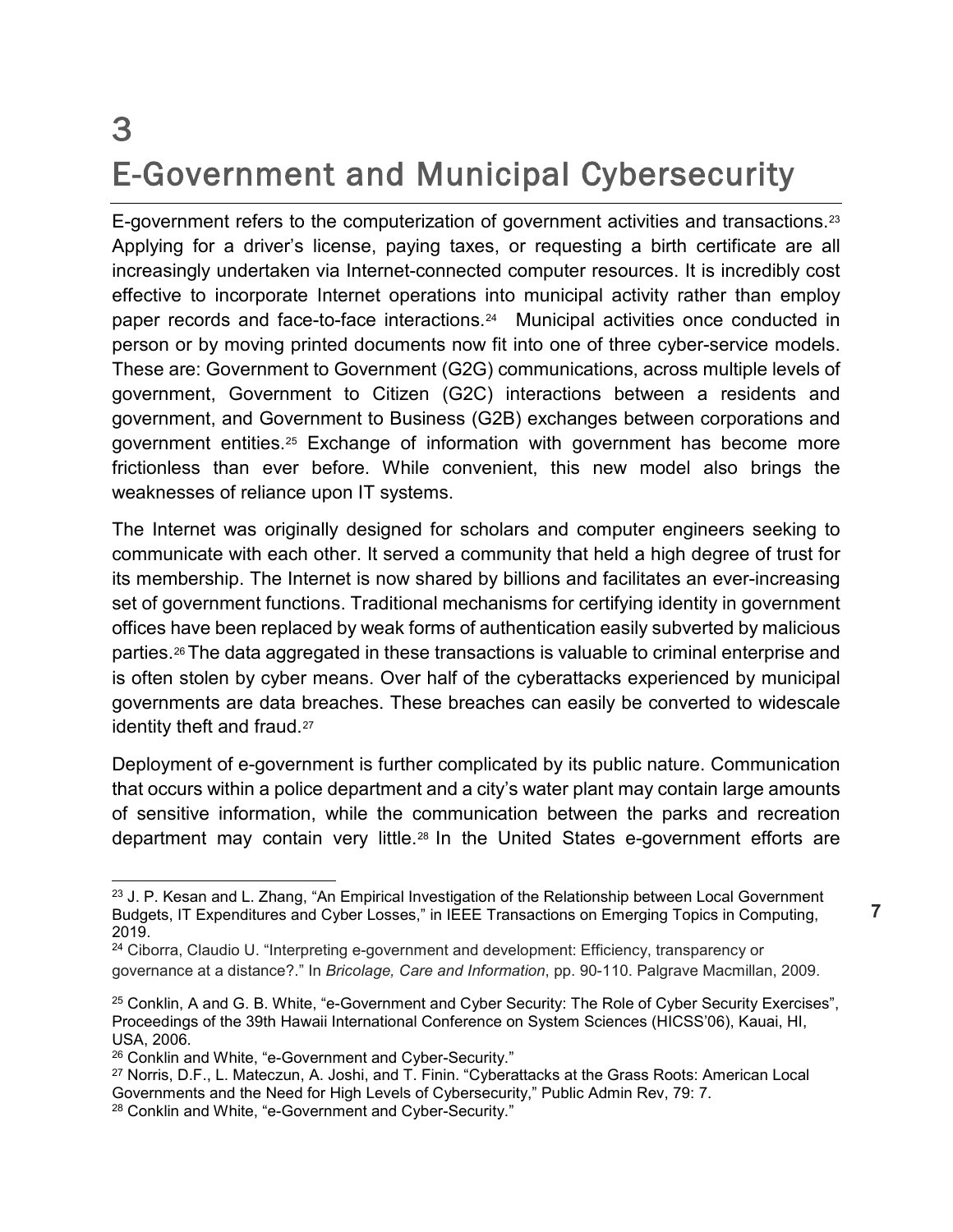complicated due to the lack of a central authority for it. With 50 states and more than 3,000 counties, a variety of approaches to e-government were constructed at the lower levels of government. Securing these systems and the processes they facilitate represents an enormous undertaking for state and local agencies.[29](#page-8-0) There is a lengthy record of cases from which we can learn in advancing that endeavor.

-

<span id="page-8-0"></span><sup>29</sup> Norris, Donald, Anupam Joshi, and Tim Finin. "Cybersecurity challenges to American state and local governments." In *15th European Conference on eGovernment*, pp. 196-202. Academic Conferences and Publishing Int. Ltd., 2015.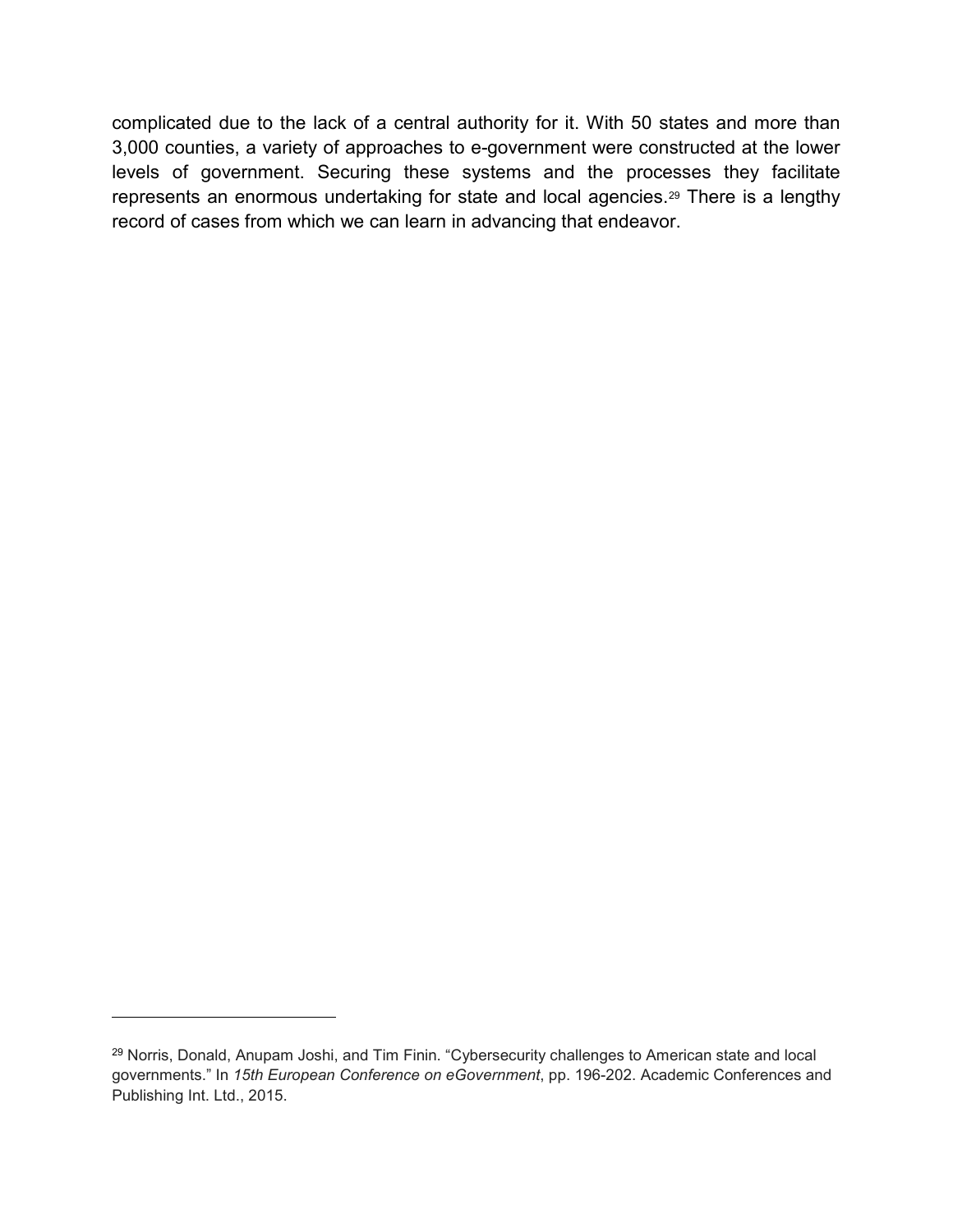## 4 A Brief History of Municipal Cyberattacks

In the lore of cyberattacks against municipalities, the point of origin is often considered one launched in April 2000 against the Australian city of Maroochy Shire on the country's eastern coast. Undertaken by a disgruntled software developer who had deployed pieces of Supervisory Control and Data Acquisition (SCADA) equipment onto the city's sewage management system, the Maroochy Shire, the insider cyberattack against the system caused a large release of raw sewage, including on the grounds of a major resort hotel. While this incident was mentioned as a warning for years after it happened, a spate of cyberattacks against municipalities has occurred in the last few years. Although local government was not immune to cyberattack, the problem has been largely at the margins. For instance, Aransas County, Texas was targeted by the Anonymous hacker group after it demanded that an elected family court judge be removed from office. Anonymous compromised county servers and relented after local officials explained via media that removing the judge was a state function.<sup>[30](#page-9-0)</sup> This act of hacktivism is a far cry from the criminal extortion that has become the norm in municipal cybersecurity. Atlanta's brush with ransomware is a logical point to begin a review of this topic.

#### 4.1 SamSam's ransoms of state and local government

In May 2018, Atlanta was compromised by the *SamSam* ransomware. SamSam relies on public facing single-factor authentication applications like RDP (remote desktop protocol) or FTP (file transfer protocol) to gain entry. The SamSam attack severely hampered the city's ability to process utility payments and manage sewer infrastructure requests. It forced the police department to file reports manually. In addition, the municipal court system was unable to hold hearings as the records need to verify warrant data were inaccessible. Even the municipally provided WiFi at Atlanta's Hartsfield International Airport, the nation's busiest, was knocked offline. A ransom for \$50,000 in Bitcoin was exchanged for decryption of the encrypted data.[31](#page-9-1) The malware employed against Atlanta deserves some attention.

SamSam was considered unique in that it purposefully offers victims with reasonably affordable ransoms. In some instances, SamSam's creators decrypted non-essential

<span id="page-9-0"></span> $30$  The author was part of the initial response to the Aransas County hack surrounding the 2011 release on YouTube of a video shot by the judge's daughter of an alleged act of domestic abuse against her. The Anonymous hacker group demanded his immediate dismissal, which is impossible for elected judges in Texas.

<span id="page-9-1"></span><sup>31</sup> Lily Hay Newman. "The SamSam Ransomware That Hit Atlanta Will Strike Again." *Wired*, March 30, 2018.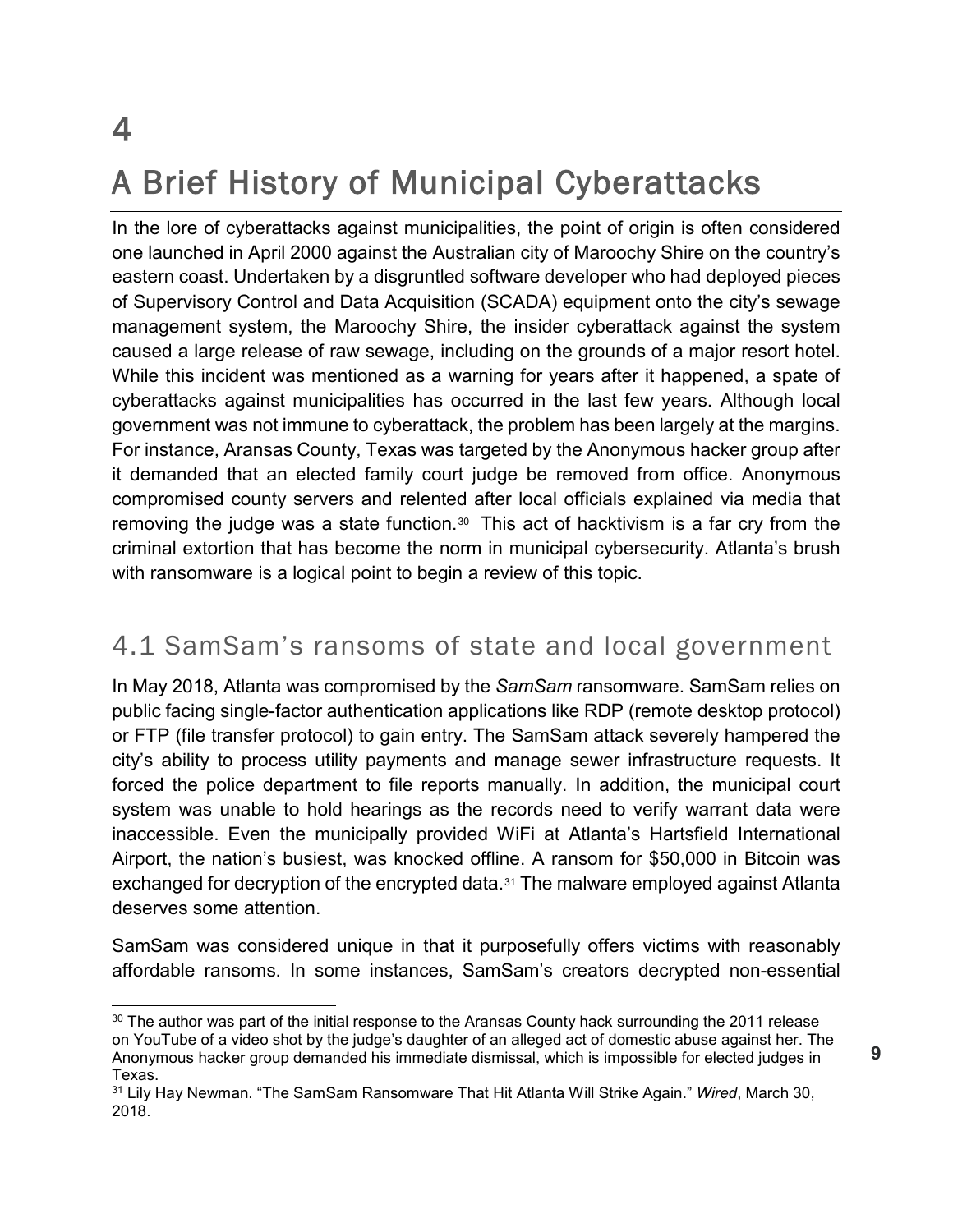data, *sans* charge, as a sign of their ability to decrypt the other data and their willingness to leak sensitive information online if the ransom is not met.<sup>[32](#page-10-0)</sup> SamSam has been associated with Gold Lowell, a cybercrime group alleged to be located in Iran.[33](#page-10-1) Unlike other ransomware, it is not sold to online buyers as a service, but rather reserved for Gold Lowell and is frequently updated to circumvent antivirus detection.

Despite paying the requested ransom, Atlanta spent a total of \$2.6 million on recovery efforts. Most of the expenses were in digital forensics, security advisory staff, and additional efforts to return systems to pre-attack operational states.<sup>34</sup> Costs added up to a figure many times the original amount of the ransom. Before it was compromised, Atlanta failed a security compliance assessment, mentioned in a January 2018 City Auditor's Report. Additionally, Atlanta did not have a formalized process to identify, assess, and mitigate risks.[35](#page-10-3) Many of the processes put in place to secure critical data were done so in a reactive patchwork process that was not well-documented. Atlanta's failed security audit should have been a massive red flag to city leadership and SamSam was already a well-known commodity in cybersecurity circles.<sup>[36](#page-10-4)</sup>

Before Atlanta's headline grabbing incident with SamSam, the Colorado Department of Transportation (CDOT) was also compromised by it, in February 2018. To protect itself from cyber or other disruptions, Colorado had previously established Backup Colorado, which was designed safeguard state infrastructure from disruptions. Due to confidence in backup processes, CDOT refused to pay the ransom. The attack was concentrated on CDOT functions deemed non-critical. The lack of an imminent public safety concern greatly contributed to the refusal to pay the ransom. It took roughly one week to restore the system back to working order.

While SamSam's impact on Atlanta was probably mitigated by payment of the ransom, in Colorado the attackers retained a foothold on CDOT's systems. This "reinfection" included employing additional tools on CDOT's network, in addition to the SamSam ransomware. The CDOT security team had found and removed SamSam, but only focused on the immediate areas of compromise. When CDOT's systems failed again, a state of emergency was declared by Colorado's Office of Emergency Management. After this, the Colorado National Guard deployed a team of roughly a half-dozen security professionals. The reinforced response team was able to organize a more detailed

<span id="page-10-0"></span><sup>&</sup>lt;sup>32</sup> Lily Hay Newman. "The SamSam Ransomware That Hit Atlanta Will Strike Again."

<span id="page-10-1"></span><sup>33</sup> K. Kraszewski, "SamSam and the Silent Battle of Atlanta," *2019 11th International Conference on Cyber Conflict (CyCon)*, Tallinn, Estonia, 2019, pp. 1-16.

<span id="page-10-2"></span><sup>34</sup> Lily Hay Newman. "Atlanta Spent \$2.6M to Recover From a \$52,000 Ransomware Scare." *Wired*. April 24, 2018.

<span id="page-10-3"></span><sup>35</sup> Lily Hay Newman. "Atlanta Spent \$2.6M to Recover From a \$52,000 Ransomware Scare."

<span id="page-10-4"></span><sup>36</sup> Donald F. Norris, Laura Mateczun, Anupam Joshi & Tim Finin. "Managing cybersecurity at the grassroots: Evidence from the first nationwide survey of local government cybersecurity."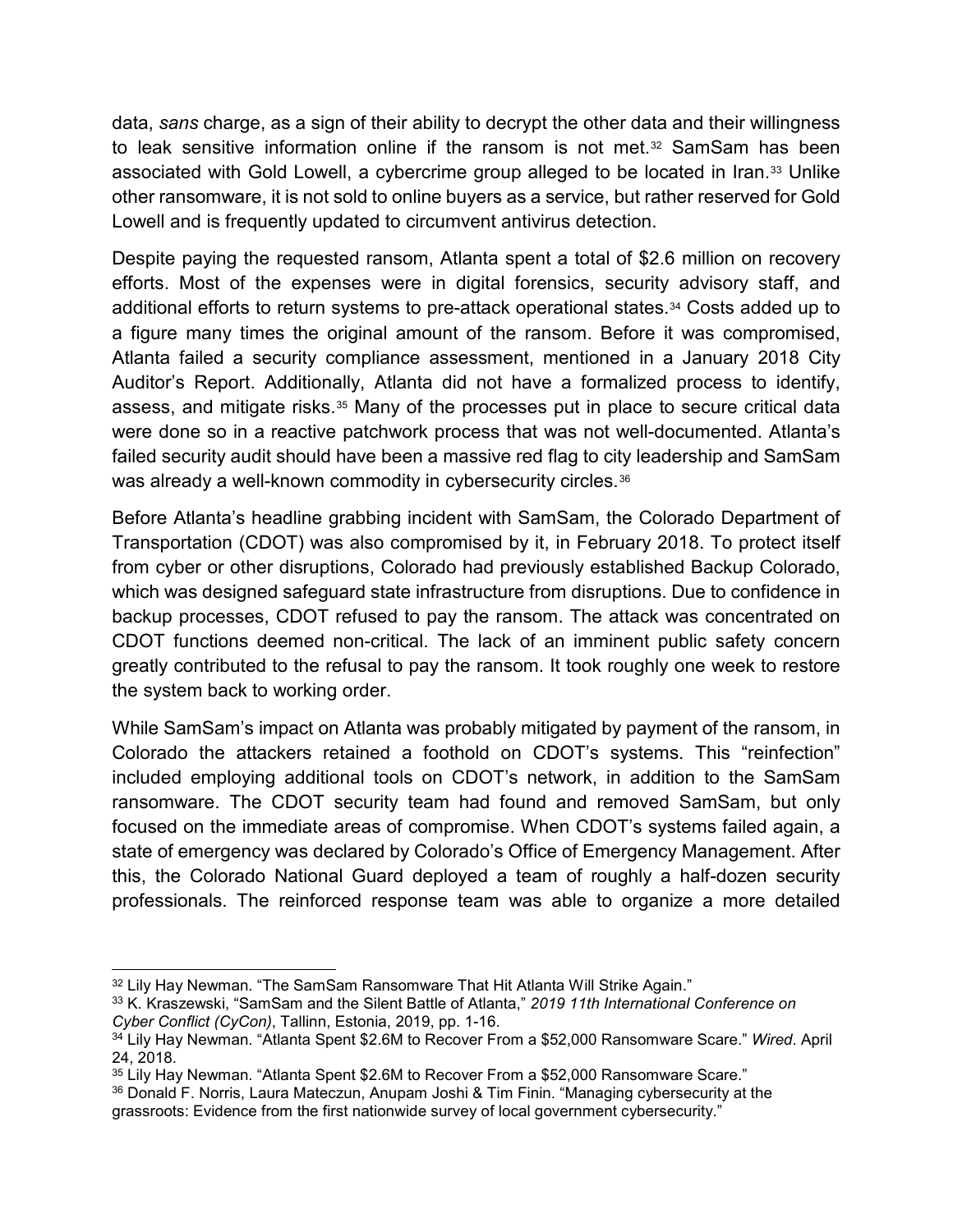approach to recovery. This broader effort was effective and CDOT was able to successfully recover.

#### 4.2 RobbinHood and next-generation ransomware

Roughly a year after the SamSam attacks, a new form of ransomware began compromising systems, *RobbinHood*. While RobbinHood's mechanism for network compromise is not entirely clear, its behavior points to the entry point being a compromised domain controller, the system that performs the Internet addressing for an organization.[37](#page-11-0) Robinhood works by searching for an RSA encryption key on a Microsoft Windows workstation or server. Then it stops Windows services for antivirus, email, and any software that can prevent further encryption. During this process, it also deletes backups of data, deletes system logs, and disables Windows automatic repair. Afterwards, it begins the encryption process by creating an AES key for each file. This ransomware then encrypts the AES key and file with the RSA key it discovered.<sup>[38](#page-11-1)</sup>

In the wake of a public corruption scandal surrounding mayor Catherine Pugh, Baltimore, Maryland was stricken by this new variant of ransomware. City employees were welcomed with a message that RobbinHood had taken their files hostage and were demanding three Bitcoins (roughly \$24,000 at the time) per computer or 13 Bitcoins (roughly \$102,000 at the time) for the entire system to be decrypted. Following the recommendation of the FBI, city officials chose to forego paying the ransom. Like cyberattacks before, city computing infrastructure came to an abrupt halt. As in Atlanta, Baltimore's capacity to process online payments for utilities, property taxes, fines, and other city services evaporated. As a direct result, over 1,500 pending home sales were delayed.[39](#page-11-2) Reverting to a pre-Internet mode of operation, payments could only be processed with a cashier's check or money order, along with a valid bill.

To increase pressure on the city, the attackers initiated communication with city officials via Twitter and started to leak employee information online, claiming that they would continue doing so as long as the ransom remained unpaid[.40](#page-11-3) In addition to the removal of online payment systems and the leaking of sensitive documents, Baltimore's city email system was disabled. City employees resorted to creating Gmail accounts to restore email communication channels. Comically, Google's automated cybersecurity systems detected multiple new Gmail accounts originating from the same network and disabled all

<span id="page-11-1"></span><sup>38</sup> Lawrence Abrams. "A Closer Look at the RobbinHood Ransomware."

<span id="page-11-0"></span> <sup>37</sup> Lawrence Abrams. "A Closer Look at the RobbinHood Ransomware." *BleepingComputer*. May 28, 2019.

<span id="page-11-2"></span><sup>39</sup> Niraj Chokish. "Hackers Are Holding Baltimore Hostage: How They Struck and What's Next." *The New York Times*. May 22, 2019.

<span id="page-11-3"></span><sup>40</sup> Niraj Chokish. "Hackers Are Holding Baltimore Hostage: How They Struck and What's Next."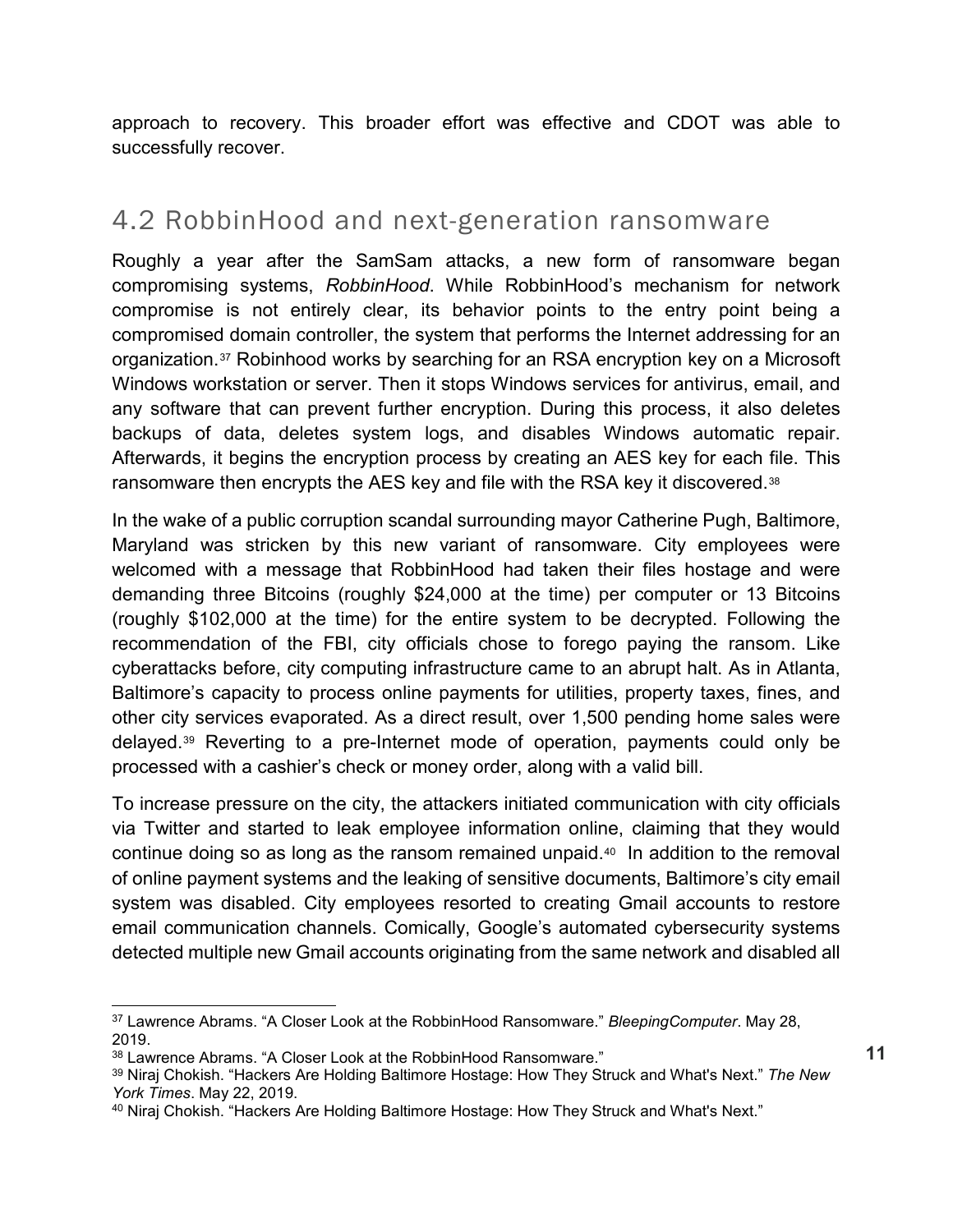the accounts created, producing additional downtime.<sup>[41](#page-12-0)</sup> Fortunately, Google quickly addressed city complaints and restored the accounts.

Recovery from RobbinHood eventually cost Baltimore roughly \$18.2 million. Expenditures included loss of revenue, purchase of new personal computers and servers, and additional threat mitigation. Funding came from the city's cyber insurance policy and reallocating existing city funds. Despite being able to eventually recover, Baltimore, like Atlanta, found itself in a position where its lack of strong security policy resulted in a severe lack of situational awareness during a malware incident. Once again, the remedy was underwritten by a large expenditure, however, not without city leaders losing trust and goodwill with its citizens. Allegations were made that Baltimore's systems were compromised by hackers employing the National Security Agency's *Shadow Brokers* leak, in which the agency's bespoke cyber espionage tools were discovered and repurposed by cybercriminal and foreign intelligence organizations. While this was ultimately not the case, relations between Baltimore and its federal neighbor soured. Despite the United States' premiere cyber defense agency being pulled into the ransomware issue, the problem worsened through 2019.

<span id="page-12-0"></span> <sup>41</sup> Alina Georgiana Petcu. "The Curious Case of Baltimore."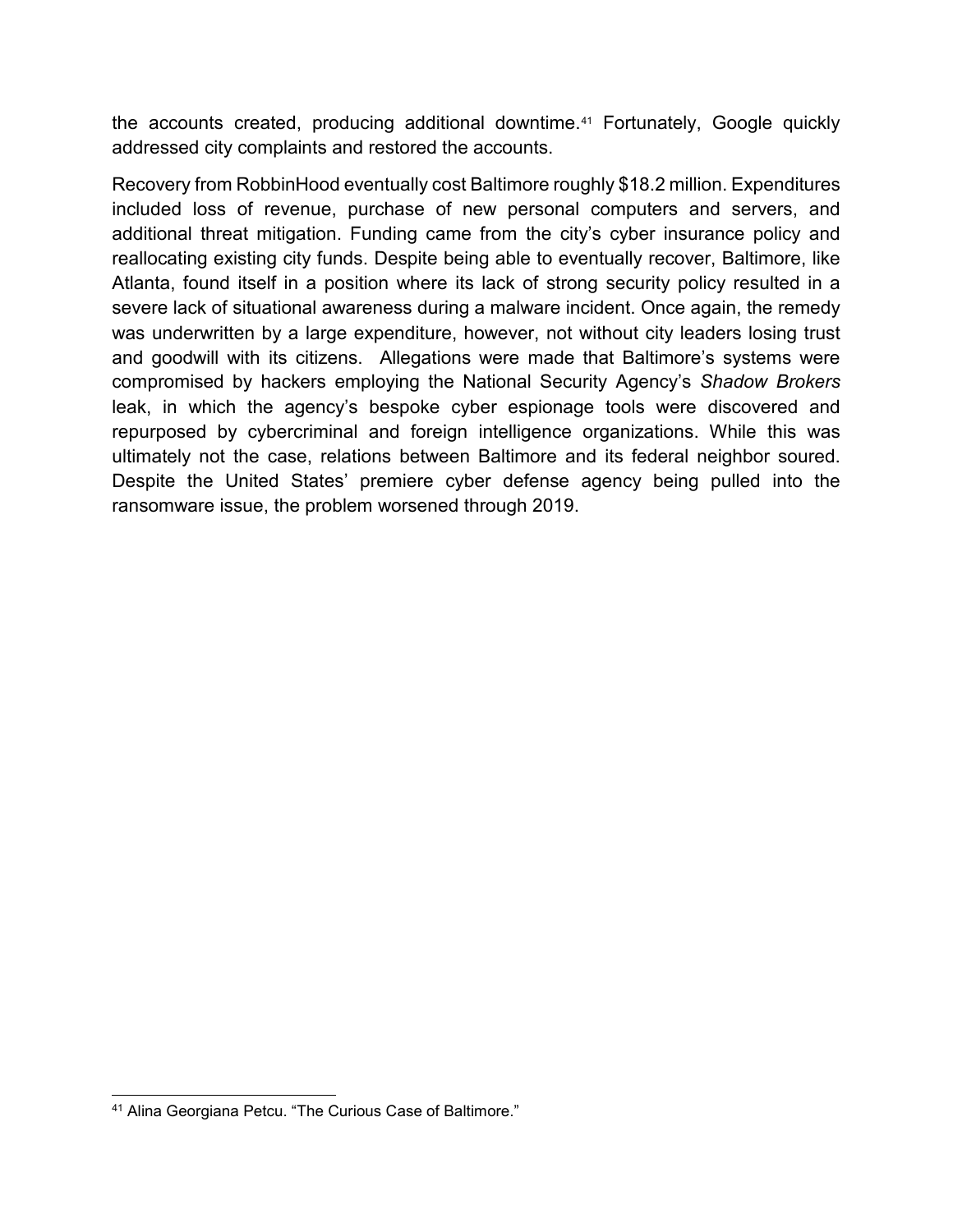#### Compromise Everywhere: the Texas Ransomware Attack

In August 2019, some 22 municipalities across Texas were compromised by a new variant of ransomware. The attack was likely conducted by a sole attacker working with a ransomware organization, SODIN23 and has become known as *Sodinokibi*. Sodinokibi is a successor to *GandCrab* (a ransomware variant that was responsible for 40 percent of global ransomware infections at one time) and has been seen only affecting countries outside of the former USSR.[42](#page-13-0) The ransomware attack launched against the Texas municipalities can almost certainly be traced back to Russia or a country in Russia's orbit.[43](#page-13-1) One of those municipalities, Borger, a city of roughly 13,000 outside of Amarillo, received the demand for \$2.5 million for the cryptographic key necessary to decrypt their data. Then city commissioner and now mayor Pam Gosline's reply to the ransom figure was simply, "Holy moly!!!!!"<sup>[44](#page-13-2)</sup>

As was the case in Atlanta and elsewhere, in the immediate aftermath of the attack, numerous local government offices found themselves unable to process utility payments, issue birth/death certificates, or even communicate through email. In addition to being blindsided by the attack, many municipalities did not have fully developed response plans and quickly found themselves engaged in an uphill struggle to cope with both inadequate policy and the immediate damage of the ransomware. This ransomware attack, like many other cyberattacks, was not just felt in the numerous client machines that were infected with ransomware and the equally numerous government processes that were halted due to its propagation. The Texas Information Sharing and Analysis Organization (TxISAO) and Texas Association of Governmental Information Technology Managers (TAGITM) were drawn into the remediation phase of this ransomware attack and became hubs of information to numerous cybersecurity responders across the state. The response to the attack could be characterized as ad hoc in nature.

The Texas ransomware attack was also significant in that it laid bare a major hiccup in the communication process, that municipalities in Texas are completely autonomous and

<span id="page-13-0"></span> <sup>42</sup> Belding, Greg. "Malware Spotlight: Sodinokibi." *Security Boulevard*, April 9, 2020.

<span id="page-13-1"></span><sup>43</sup> Richardson, Ronny, and Max M. North. "Ransomware: Evolution, mitigation and prevention." *International Management Review* 13, no. 1 (2017): 10.

<span id="page-13-2"></span><sup>44</sup> Bleiberg, Jake and Eric Tucker. "'Holy moly!: Inside Texas' fight against a ransomware hack." *AP*, July 26, 2021.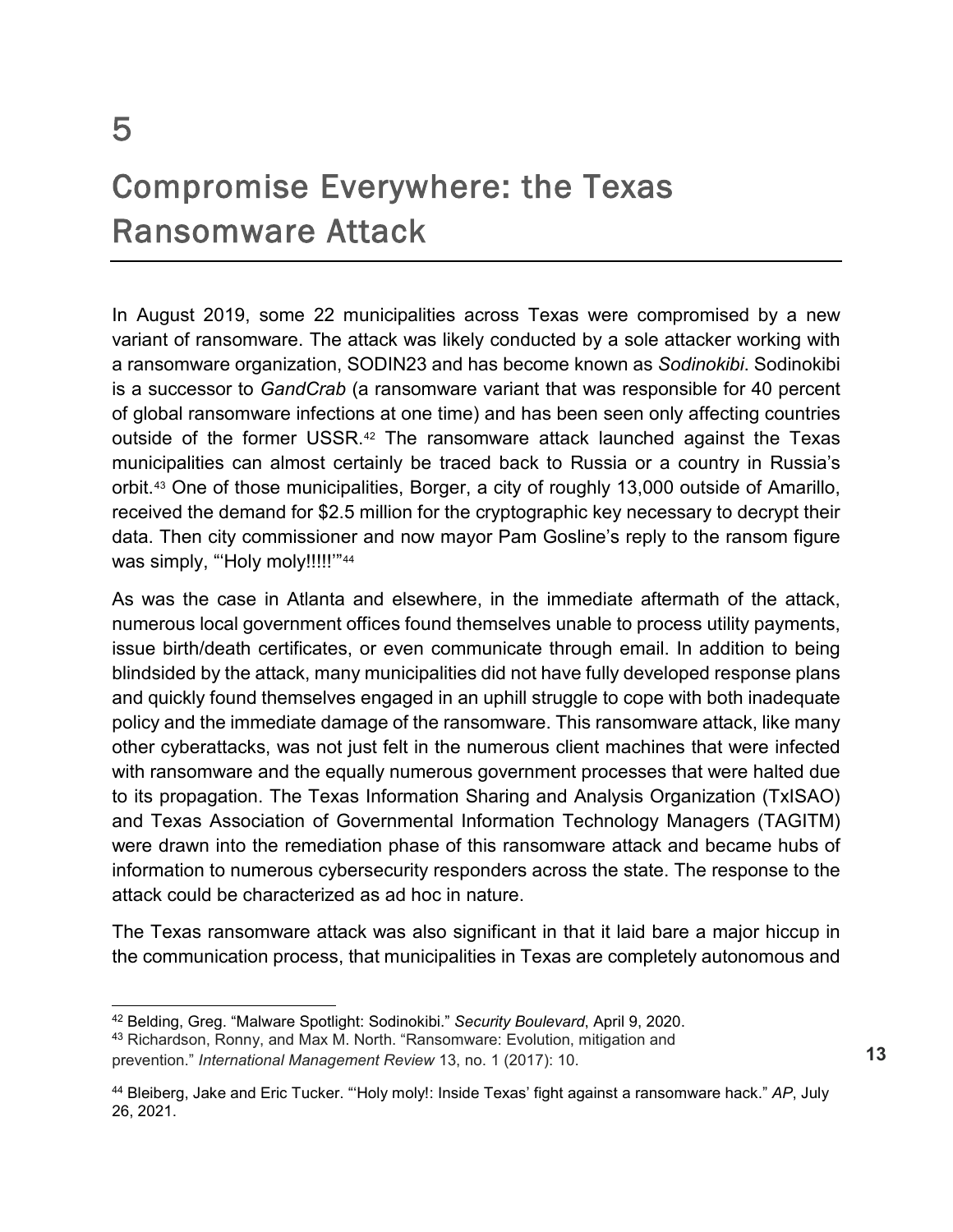do not report to a central government agency. As such, cybersecurity development, training, and deployment are entirely left to the discretion of city leadership. Unlike Texas schools, who report to TEA (Texas Education Agency), cities are left to determine what is needed for their citizens, including cybersecurity.<sup>[45](#page-14-0)</sup> This also explained why there were so many unique cybersecurity configurations across the Texas cities in this case.

Eventually, Texas' Department of Information Resources (DIR) initiated the process of determining how the ransomware incident occurred. DIR's investigation explained the presence of the attacker on a managed service provider's (MSP) server. The attackers gained access into a remote desktop server maintenance application, Elsinore Technologies' ScreenConnect (now ConnectWise Control). ScreenConnect is an access tool allows an authorized user to transfer files and execute code on client machines, simplifying system maintenance and upkeep. For the municipalities involved, the remote desktop service is extremely convenient as it allows the MSP to remotely manage its clients' servers and workstations. When major system patching and updating is needed, this remote access can make short work of a multiple hour or multiple day jobs. However, in compromising this service, the attacker was granted the same capability and used it to propagate ransomware. In gaining access to ScreenConnect, the attacker likely compromised administrator credentials and exploited numerous, well-known vulnerabilities in the in the ScreenConnect software.[46](#page-14-1)

The ScreenConnect software was operated by a TSM Consulting Services, Inc, which, "provides data communications service for Texas communities, linking police agencies to a statewide law enforcement database."<sup>[47](#page-14-2)</sup> As additional details became apparent, ScreenConnect's administrator console was found to be exposed to the Internet. Its connection to numerous endpoint computing devices, combined with its presence on the Internet, made for a highly tempting target. Additionally, the DIR investigation revealed that the attacker gained access into the system roughly 14 days before the attack was carried out. The attack used the process identifier "pid:23," an indicator that is, by and large, associated with Sodinokibi ransomware, a tool of cyber criminals operating in the former Eastern Bloc. Once the networks of the Texas municipalities were compromised, Sodinokibi established communications with a command-and-control server (the machine used by an attacker to coordinate an attack).<sup>[48](#page-14-3)</sup> This was likely not the first time Sodinokibi exploited the ScreenConnect platform, hinting that the program was a regular target.<sup>49</sup>

Fortunately, the proverbial cybersecurity wheels had already been turning prior to the completion of the attack. The recovery efforts were successful, largely in part to the Texas

<span id="page-14-0"></span> <sup>45</sup> Interview with university IT employee, March 8, 2021.

<span id="page-14-1"></span><sup>46</sup> Department of Information Resources, "August 2019 Ransomware and Incident Response in Texas." 2019.

<span id="page-14-2"></span><sup>47</sup> Bleiberg, Jake and Eric Tucker. "Holy moly!: Inside Texas' fight against a ransomware hack."

<span id="page-14-3"></span><sup>48</sup> Trend Micro Research. "Examining a Sodinokibi Attack." Trend Micro, January 26, 2021.

<span id="page-14-4"></span><sup>49</sup> Department of Information Resources, "August 2019 Ransomware and Incident Response in Texas."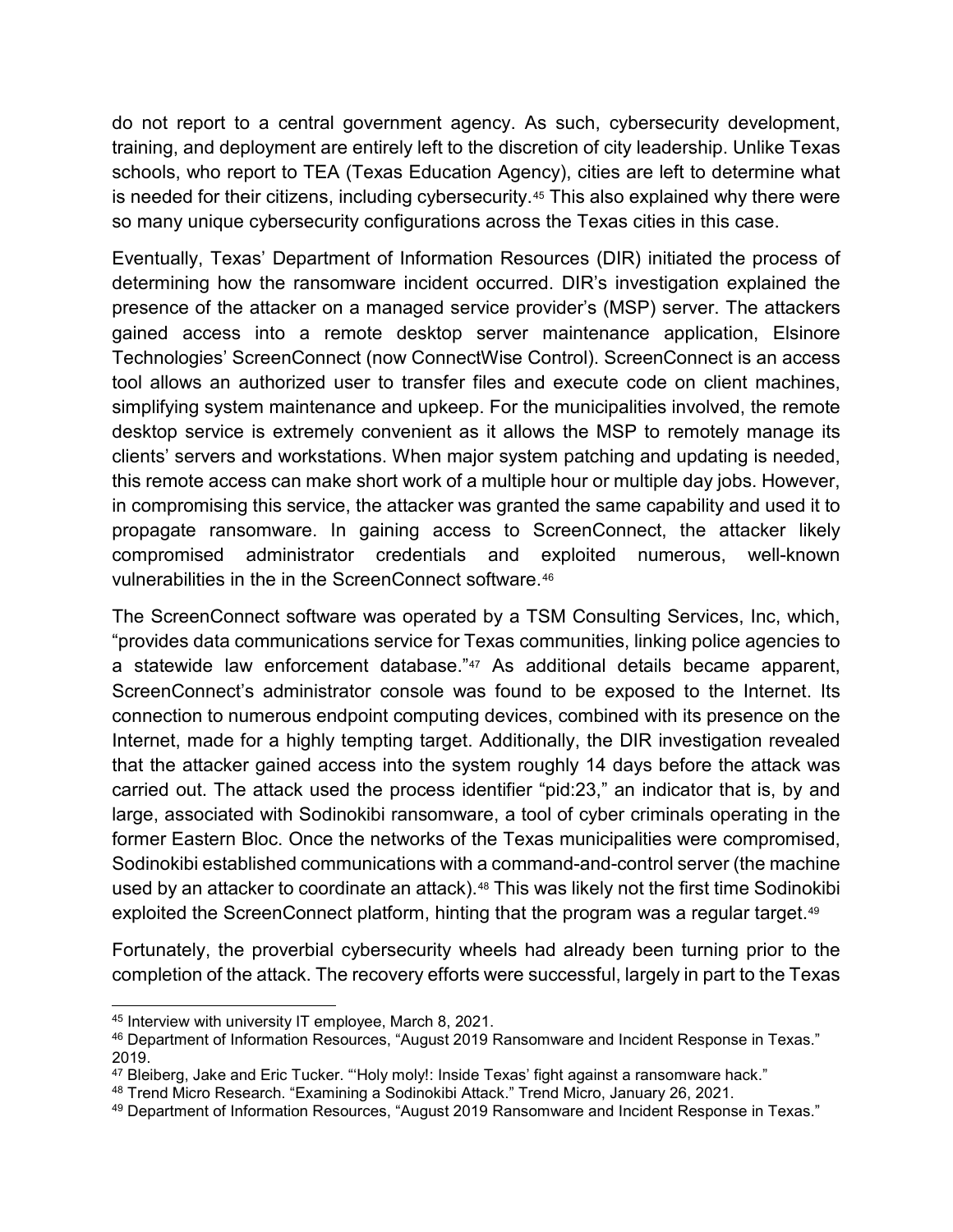Department of Emergency Management (TDEM) Security Operations Center's capacity to communicate with local entities and coordinate with the field teams. Months before the attack, in June 2019, Texas Senate Bill 64 was enacted giving the governor the authority to employ the Nation Guard in cyber-defense roles. Additionally, House Bill 8 was passed in 2017 and called for DIR to draft an incident response plan, which would be employed after SODIN23 was detected.<sup>[50](#page-15-0)</sup> As part of its preparation, DIR conducted incident training exercises. These same exercises would later serve as the backbone for the breach response and triage process. These bills, mainly House Bill 8, allowed for the appropriate teams to be dispatched. These provisions allowed Texas's National Guard to mobilize cybersecurity professionals to aid the stricken communities. One of the senior reservists involved in the response also held down a full-time civilian position in technical operations at Dell Technologies, headquartered just outside Austin.[51](#page-15-1)

To respond to the multiple incidents playing out across the state, other institutions at the state and federal levels became involved including: the Texas Military Department (which includes the Army and Air National Guard); Texas Division of Emergency Management; Texas A&M University System's Security Operations Center; the Department of Public Safety; the Federal Bureau of Investigation; and the U.S. Department of Homeland Security. By pooling government resources and reaching out to private sector entities, a statewide response was assembled and coordinated through the creation of multiple incident response teams. Each team was responsible for addressing a specific component of the relief efforts.[52](#page-15-2) These ranged from field incident response, conducting a forensic analysis on the attack, and completing a criminal investigation on who coordinated the attack.

One of the major takeaways for those impacted was that multiple municipalities found themselves without effective cybersecurity policy—allowing the ransomware to burrow deeper into their networks and complicated response to the incident. It is also important to note that all the affected municipalities were not hit with the same intensity. The ones that were impacted heavily typically had little to no incident management policy in place. For instance, a small municipality, in Texas, did not have a comprehensive way of addressing machines infected with ransomware.[53](#page-15-3) Borger, on the other hand, was fortunate enough to have a data backup regime in place that eased the recovery process.[54](#page-15-4)

Each municipality refused to pay the ransom but ultimately faced the tedious process of recovery. For two weeks it was unable to process payments or issue official documents.

<span id="page-15-0"></span><sup>50</sup> Department of Information Resources, "August 2019 Ransomware and Incident Response in Texas."

<sup>&</sup>lt;sup>51</sup> Bleiberg, Jake and Eric Tucker. "Holy moly!: Inside Texas' fight against a ransomware hack."

<span id="page-15-2"></span><span id="page-15-1"></span><sup>52</sup> Department of Information Resources, "August 2019 Ransomware and Incident Response in Texas."

<span id="page-15-3"></span><sup>53</sup> Interview with municipal IT employee, February 12, 2021.

<span id="page-15-4"></span><sup>54</sup> Bleiberg, Jake and Eric Tucker. "Holy moly!: Inside Texas' fight against a ransomware hack."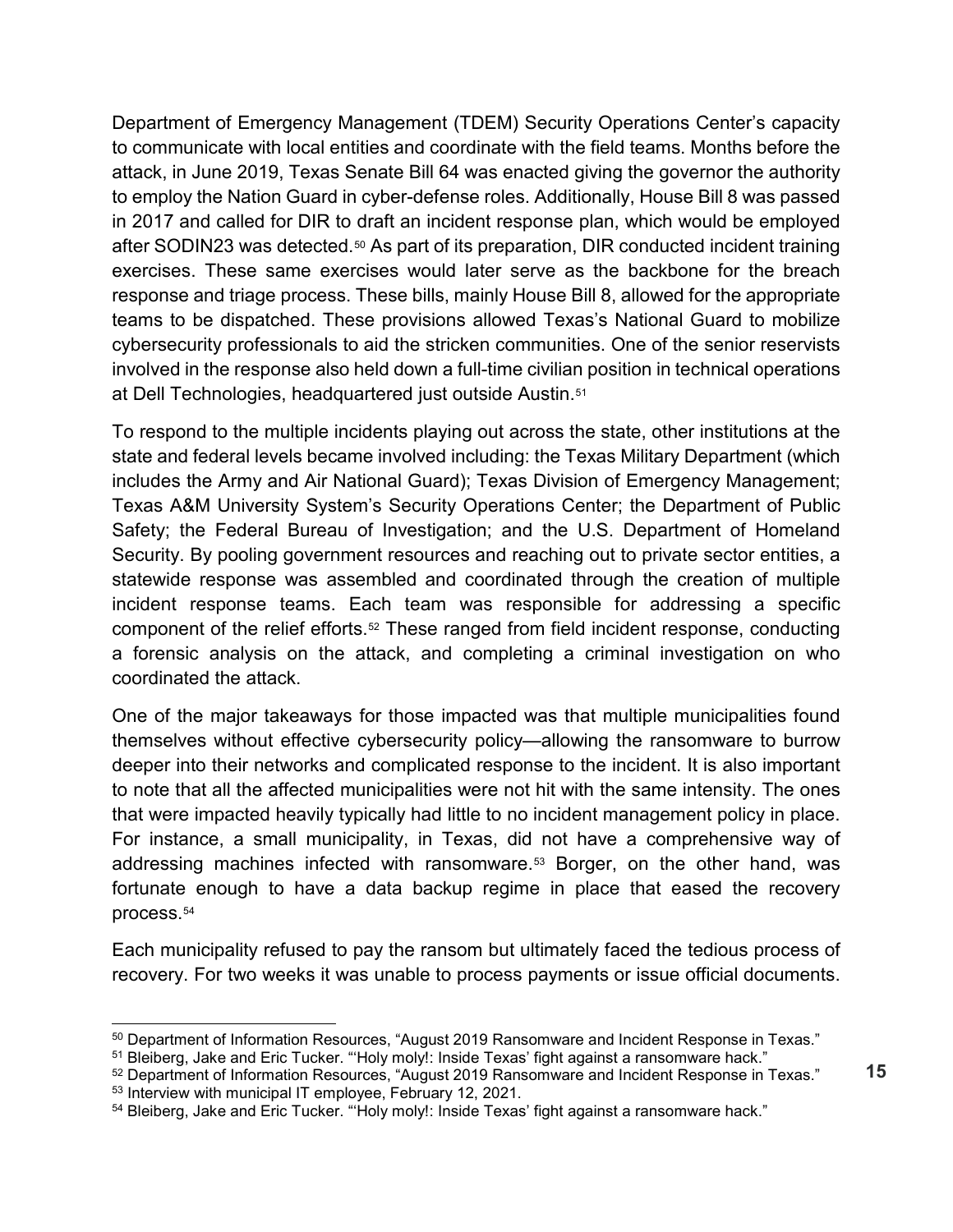Moreover, there was no clear-cut incident management policy. Through collaboration with other citizens and local computer repair shops, they created an ad hoc response plan.[55](#page-16-0) When asked about the internal shortcomings that amplified the attack impact, the IT manager mentioned that city leadership did not see an inherent risk in their cybersecurity posture. Additionally, non-IT employees were not properly trained and they, understandably, panicked during the ransomware attack. This town's leadership left cybersecurity on the backburner. But the shock of severe compromise by cyberattack had a positive upshot. Cyber defense capabilities have been greatly enhanced. Regular employee training is now commonplace, and formal cybersecurity policies are also more common. The ransomware attack caused a reevaluation of security policies and triggered an effective, statewide response. From this episode spring lessons for public policy that may be adopted elsewhere to prevent future ransomware attacks from producing costly damage.

<span id="page-16-0"></span> <sup>55</sup> Interview with municipal IT employee, February 12, 2021.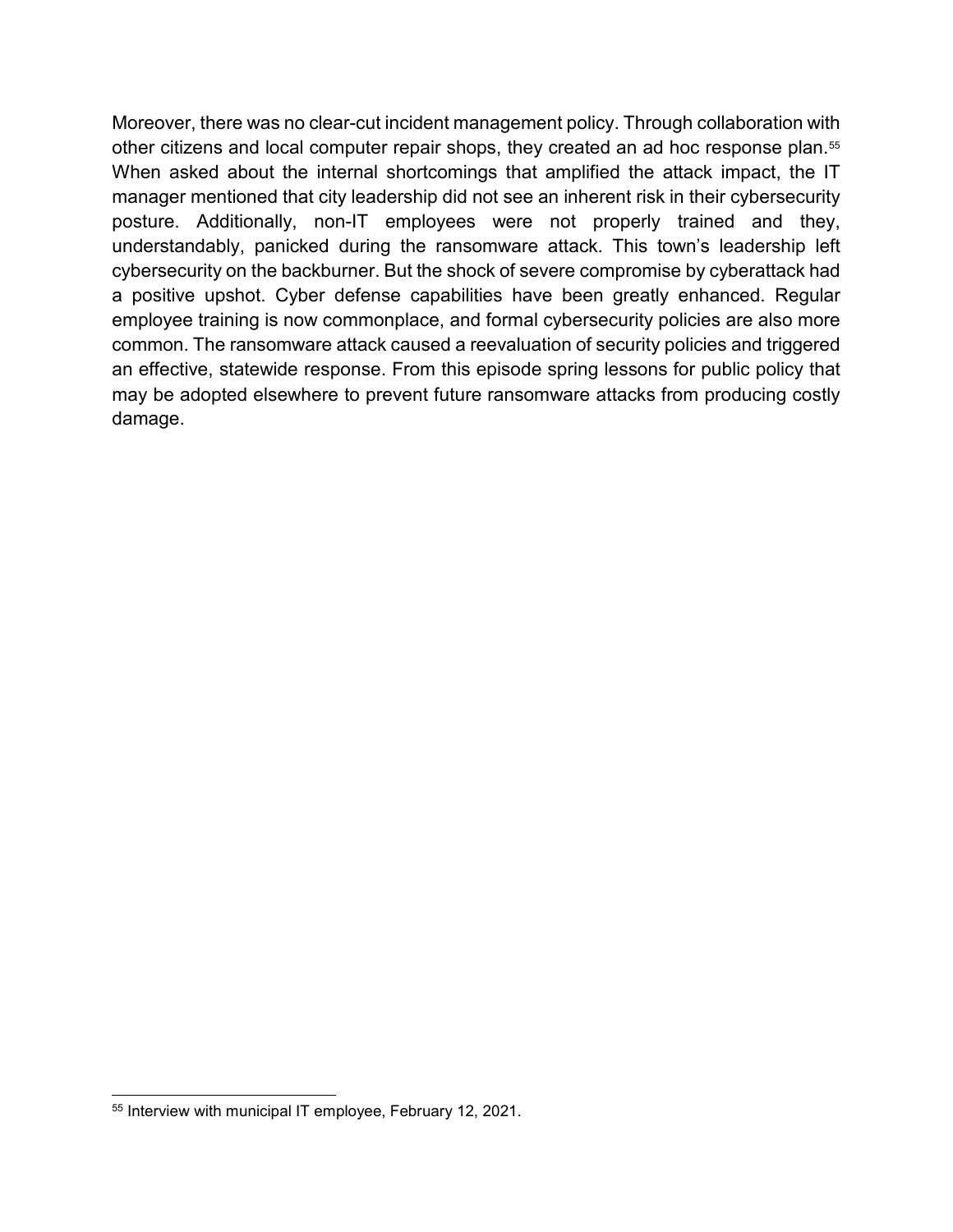#### Remedies for the Municipal Cybersecurity Problem

Through the cases identified here we assess that while cyberattacks and their ability to cause large amounts of damage are worrisome, they can be mitigated. Even the most complex of attacks can be blunted by an effective cybersecurity policy and a degree of preparation. Local government leaders and policy professionals can better prepare municipalities, both large and small, against cyberattack. Loud are calls for increased budgetary resources for cybersecurity, and while the resources would no doubt be appreciated, we should also consider how to efficiently allocate resources across communities. The SODIN attack against Texas communities was eventually mitigated, with larger players including state agencies, including the National Guard as well as federal authorities playing important roles in that process. Building on our assessment of this incident, what is needed are well-prepared strategies for mutual assistance (rather than ad hoc ones), local planning for cyberattack mitigation and response, and exercises to prepare for cyber incidents before they occur.

Rendering aid in a collective defense model at the state level centralizes resources that may then be allocated when attacks occur. Attempting to push down cyber tools and staff into the smallest of communities may be wasteful. After 9/11, counter-terrorism equipment and training including the sort designed to cope with nuclear, biological, and chemical (NBC) attacks was received by some communities but not others. Some communities received federal support while others were forced to further stretch law enforcement budgets to cope with the terrorism problem.<sup>[56](#page-17-0)</sup> Nonetheless, every municipality should have a plan for dealing with cyberattack and drill with other communities and state authorities to be prepared.

Beyond local preparedness, there is good reason for municipalities to collaborate in the field of IT security. Collaboration can cover gaps when the capacity to go it alone on cybersecurity is unaffordable or otherwise unobtainable.[57](#page-17-1) Municipalities have the option of joining an ISAO (Information Sharing and Analyses Organization) to better prepare

<span id="page-17-0"></span> <sup>56</sup> Davis, Lois M., Michael Pollard, Kevin Ward, Jeremy M. Wilson, Danielle M. Varda, Lydia Hansell, and Paul Steinberg. *Long-term effects of law enforcement's post-9/11 focus on counterterrorism and homeland security*. Rand Corporation, 2010.

<span id="page-17-1"></span><sup>57</sup> Galinec, Darko, William Steingartner, and Vinko Zebić. "Cyber rapid response team: An option within hybrid threats." In *2019 IEEE 15th International Scientific Conference on Informatics*, pp. 43-50. IEEE, 2019.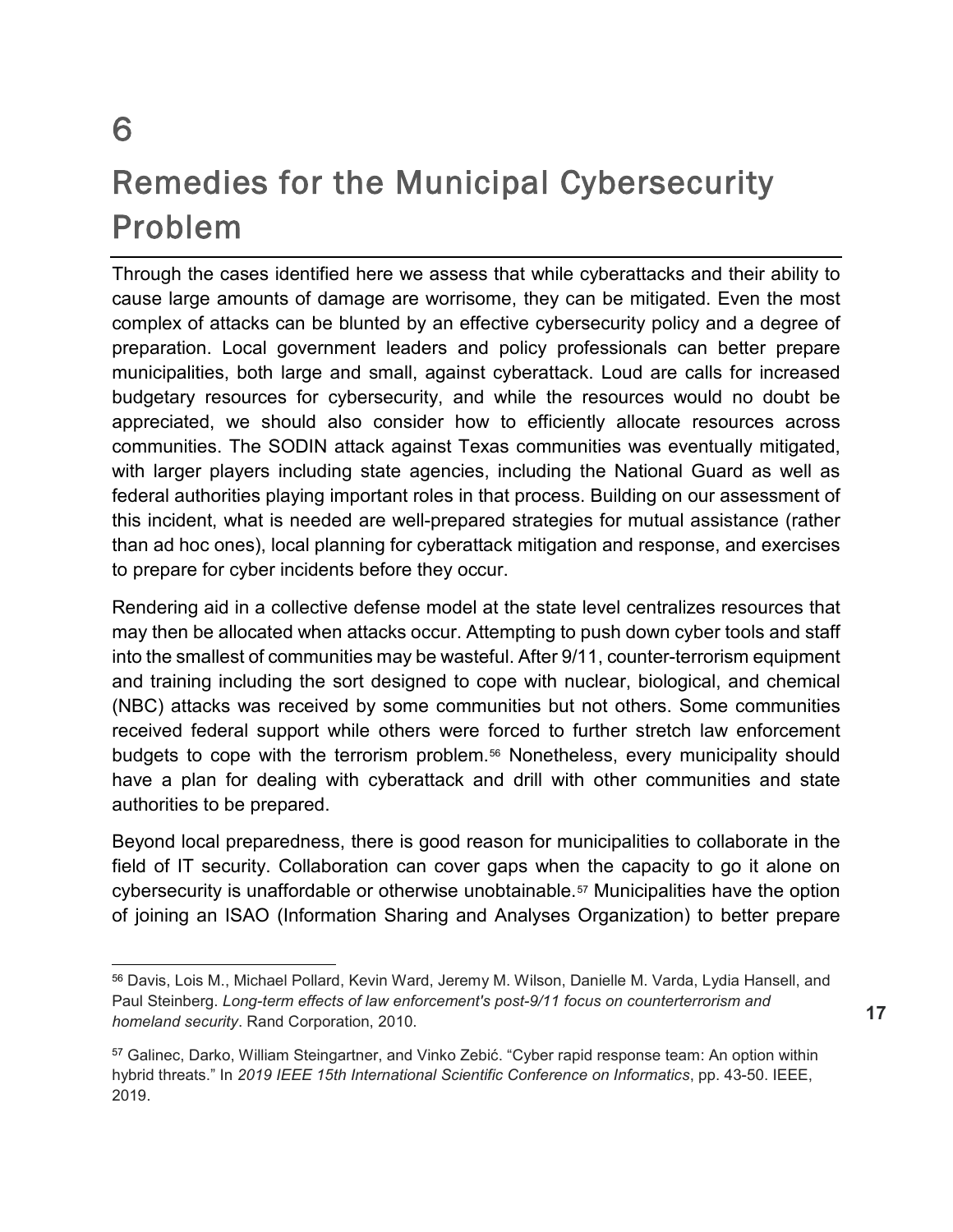themselves for incoming threats[.58](#page-18-0) In our discussions with local officials regarding SODIN, Texas's ISAO was a pivotal part of the response across the state. An ISAO is valuable in that it can combine the cybersecurity personnel from a variety of organizations who can improve measures designed to both prevent compromise and respond when attacks occur. ISAOs are largely informal organizations that just need group interest to be created.[59](#page-18-1) Everyone is invited to be a part of the free exchange of information. Groups can consist of libraries, private firms, and universities.

In Texas, formation of the TxISAO came as a direct response to cyberattacks on municipalities.<sup>[60](#page-18-2)</sup> It was made to help close the knowledge gaps that exist and will exist in between government organizations. Given the ever-present budget struggle, joining an ISAO is an attractive method of gaining information and expertise without straining budgets. Unfortunately, many municipalities in Texas are unaware of the existence of the state's ISAO or an increasing number of ISAOs located in large cities. The federal government can potentially reach out to all municipalities, but this has proved to be difficult as homeland security cyber resources at the local level are stretched thin.<sup>[61](#page-18-3)</sup>

While inter-municipal collaboration is important, it can only work properly if a municipality's proverbial house is in order. In the wake of a serious cyber incident, the components of municipal government will need to work together to craft a response and coordinate with other agencies. Coordination must be tested to streamline the response process. Much like response exercises used by emergency services regarding natural or man-made disasters, cybersecurity exercises should be the norm in U.S. cities and counties. Emergency exercises can help draw attention to the weaknesses and strengths of municipal response—allowing policy and practice to be seen within the context of an emergency.[62](#page-18-4) Given that municipal government involves an entire community, exercises must focus on inclusivity to cultivate an effective response.[63](#page-18-5) Exercises can help define the areas where municipalities must focus additional resources and attention. The practice of these exercises found that emergency responses are almost exclusively driven by pre-configured incident response plans. The shortcomings of these canned responses will, ideally, be revealed through successful implementations of these exercises. Walking

<span id="page-18-0"></span> <sup>58</sup> Bakis, Bruce J., and Edward D. Wang. *Building a national cyber information-sharing ecosystem*. MITRE Corporation, 2017.

<span id="page-18-1"></span><sup>59</sup> Interview with university IT employee, March 8, 2021.

<span id="page-18-2"></span><sup>60</sup> Interview with Department of Information Resources employee, March 16, 2021.

<span id="page-18-3"></span><sup>&</sup>lt;sup>61</sup> Interview with university IT employee, March 8, 2021.

<span id="page-18-4"></span><sup>62</sup> Weiss, Richard, Frankly Turbak, Jens Mache, Erik Nilsen, and Michael E. Locasto. "Finding the balance between guidance and independence in cybersecurity exercises." In *2016 {USENIX} Workshop on Advances in Security Education ({ASE} 16)*. 2016.

<span id="page-18-5"></span><sup>63</sup> A. Conklin & G. B. White, "e-Government and Cyber Security."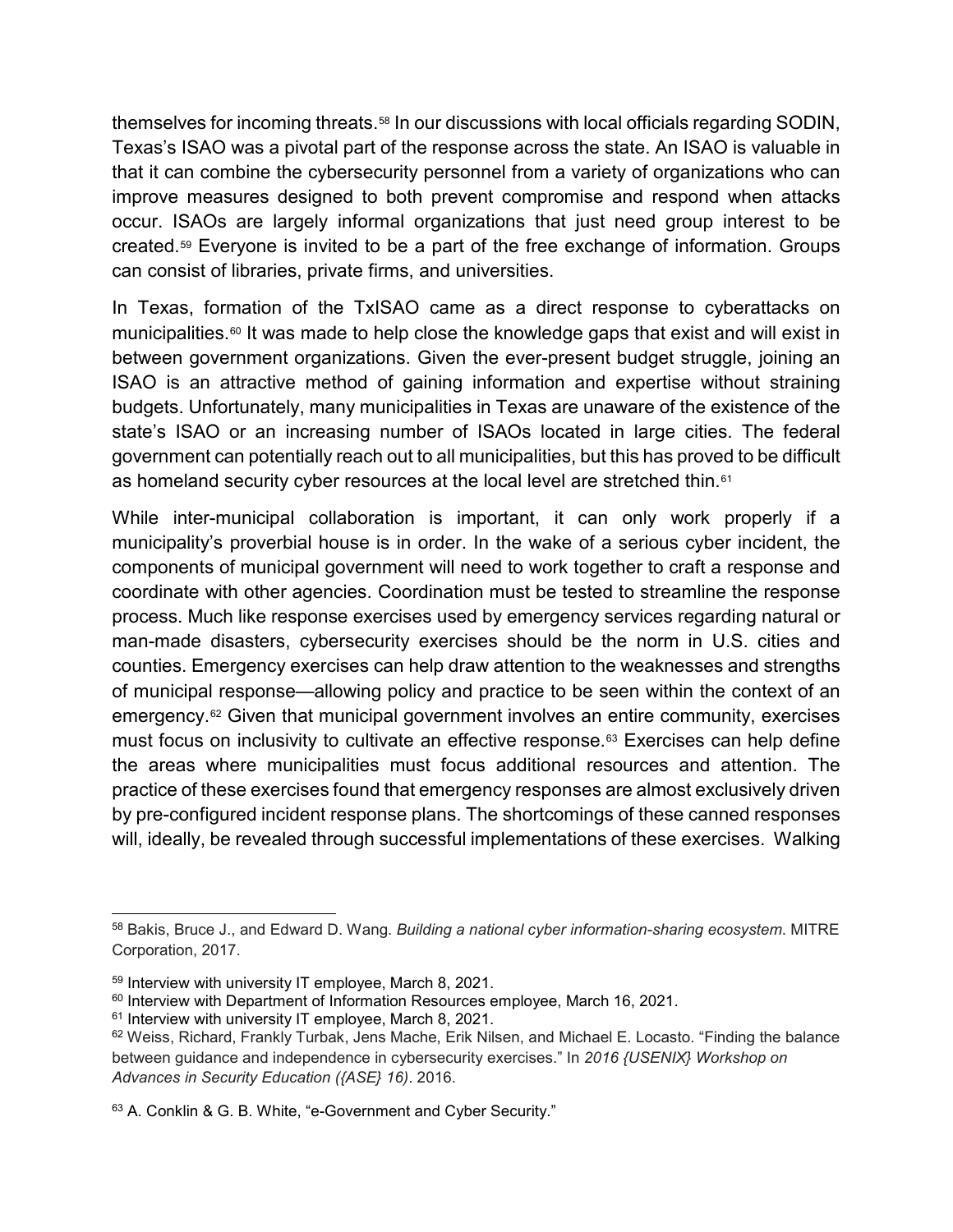through an exercise can serve as a future response plan for future intra-municipal communication and IT security.<sup>[64](#page-19-0)</sup>

<span id="page-19-0"></span> <sup>64</sup> Fontes, Robin L., Erik Korn, Doug Fletcher, Jason Hillman, Erica Mitchell, and Steven Whitham. "Jack Voltaic®." *The Cyber Defense Review* 5, no. 3 (2020): 45-56.